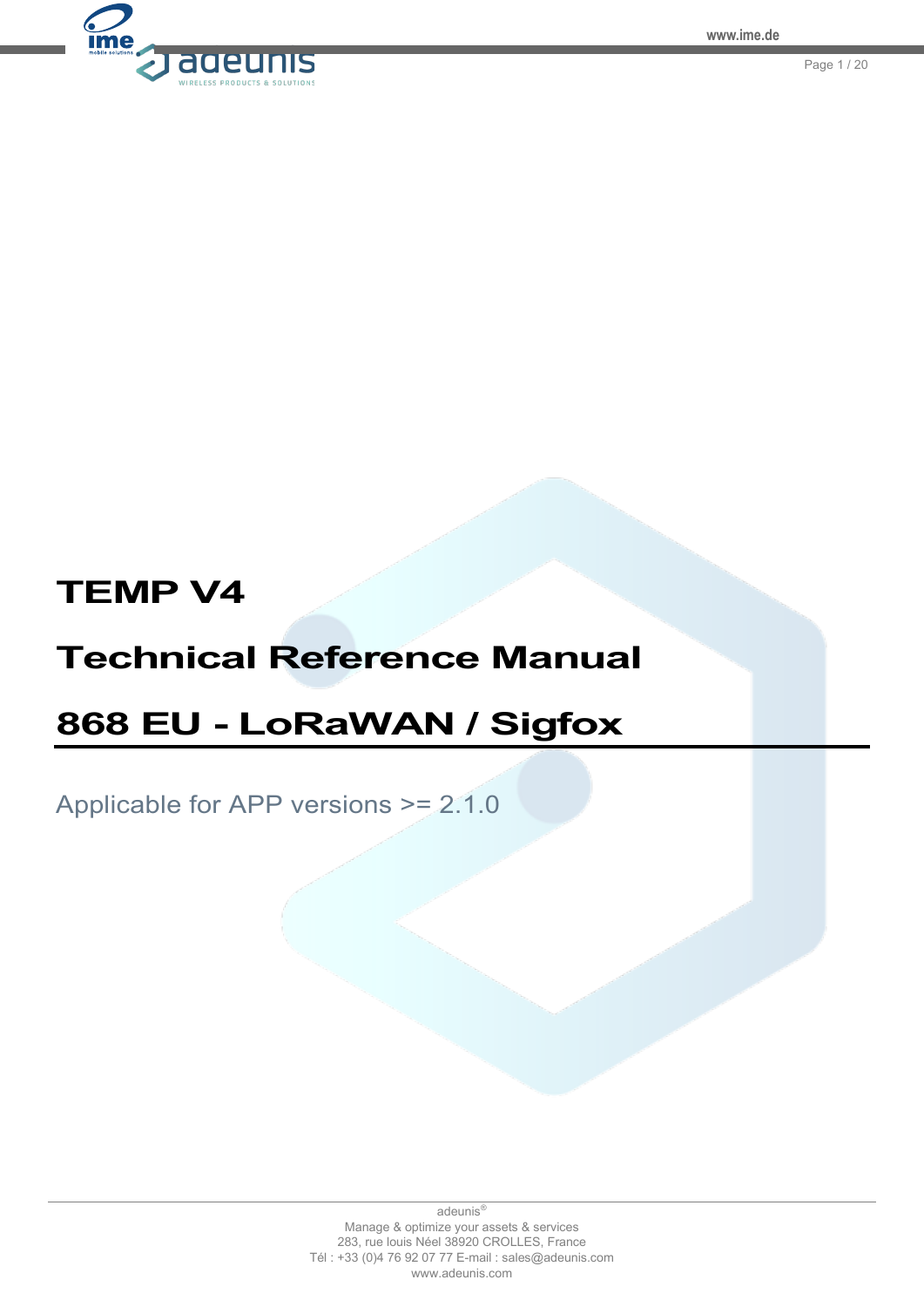Page 2 / 20



<span id="page-1-0"></span>NEW DOCUMENTATION / NOUVELLE DOCUMENTATION

|                                                       | <b>ENGLISH</b>                                                                                                                                                                                                                                                                                                                                 | <b>FRANCAIS</b>                                                                                                                                                                                                                                                                                                                           |
|-------------------------------------------------------|------------------------------------------------------------------------------------------------------------------------------------------------------------------------------------------------------------------------------------------------------------------------------------------------------------------------------------------------|-------------------------------------------------------------------------------------------------------------------------------------------------------------------------------------------------------------------------------------------------------------------------------------------------------------------------------------------|
| <b>USER GUIDE</b>                                     | Dedicated to a product<br>$\bullet$<br>Cautions & electrical warnings<br>$\bullet$<br>Declaration of conformity<br>$\bullet$<br>Product functionalities and modes<br>$\bullet$<br>Casing dimensions<br>$\bullet$<br>Characteristics (casing and electrical)<br>٠<br><b>LED</b> explanations<br>$\bullet$<br>Specific wiring on terminal blocks | Dédié à un produit<br>$\bullet$<br>Recommandations et avertissements<br>électriques<br>Déclaration de conformité<br>Fonctionnalités et modes du produit<br>$\bullet$<br>Dimensions du boitier<br>Caractéristiques (boitier et électrique)<br>$\bullet$<br><b>Explication des LED</b><br>Câblage sur bornier spécifique au<br>٠<br>produit |
| <b>TECHNICAL</b><br><b>REFERENCE</b><br><b>MANUAL</b> | Dedicated to a product<br>$\bullet$<br>Registers content<br>٠<br>Frame explanations (uplink and<br>$\bullet$<br>downlink)                                                                                                                                                                                                                      | Dédié à un produit<br>$\bullet$<br>Contenu des registres<br>Explication des trames (uplink et<br>downlink)                                                                                                                                                                                                                                |
| <b>INSTALLATION</b><br><b>GUIDE</b>                   | For all adeunis <sup>®</sup> products<br>$\bullet$<br>Configuration of the products<br>$\bullet$<br>Installation and fixing<br>$\bullet$<br>Start-up of the products<br>$\bullet$<br>Opening and closing the case<br>Replace battery<br>$\bullet$                                                                                              | Pour tous les produits adeunis <sup>®</sup><br>$\bullet$<br>Configuration des produits<br>Installation et fixation<br>Démarrage des produits<br>$\bullet$<br>Ouvrir et fermer les boîtiers<br>Remplacer la batterie                                                                                                                       |

adeunis® Manage & optimize your assets & services 283, rue louis Néel 38920 CROLLES, France Tél : +33 (0)4 76 92 07 77 E-mail : sales@adeunis.com www.adeunis.com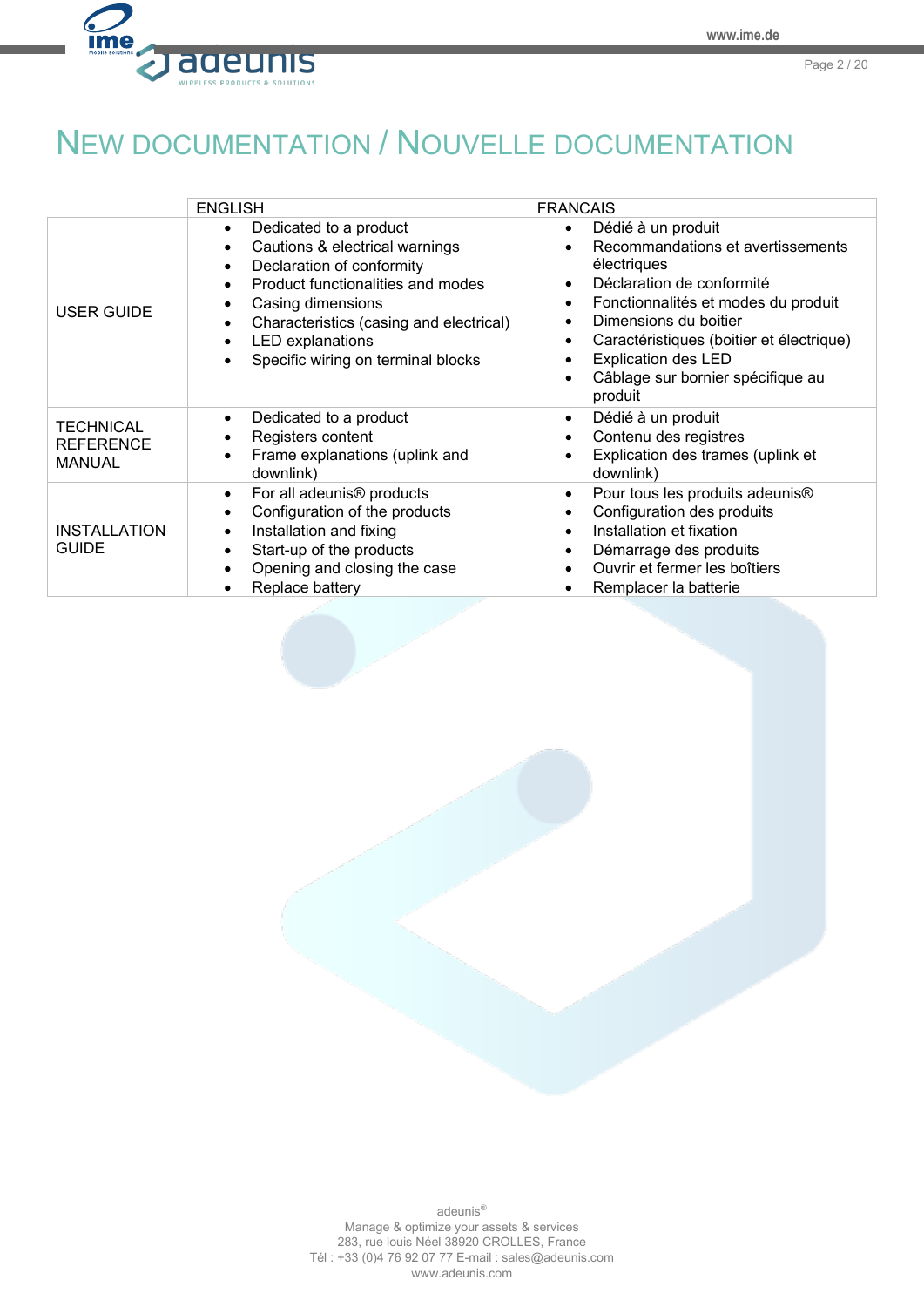

# <span id="page-2-0"></span>**TABLE OF CONTENTS**

| 1<br>1.1<br>1.2<br>1.3<br>1.3.1<br>1.3.2<br>1.4<br>1.4.1<br>1.4.2<br>1.5<br>$\mathbf{2}$<br>2.1<br>2.2<br>2.2.1<br>2.2.2<br>2.2.3<br>2.2.4<br>2.2.5<br>2.2.6<br>2.2.7<br>2.2.8<br>2.2.9<br>2.2.10<br>2.2.11<br>$2.3 -$<br>2.3.1<br>2.3.2<br>2.3.3<br>2.3.4<br>2.3.5<br>2.3.6 |  |  |
|------------------------------------------------------------------------------------------------------------------------------------------------------------------------------------------------------------------------------------------------------------------------------|--|--|
|                                                                                                                                                                                                                                                                              |  |  |
|                                                                                                                                                                                                                                                                              |  |  |
|                                                                                                                                                                                                                                                                              |  |  |
|                                                                                                                                                                                                                                                                              |  |  |
|                                                                                                                                                                                                                                                                              |  |  |
|                                                                                                                                                                                                                                                                              |  |  |
|                                                                                                                                                                                                                                                                              |  |  |
|                                                                                                                                                                                                                                                                              |  |  |
|                                                                                                                                                                                                                                                                              |  |  |
|                                                                                                                                                                                                                                                                              |  |  |
|                                                                                                                                                                                                                                                                              |  |  |
|                                                                                                                                                                                                                                                                              |  |  |
|                                                                                                                                                                                                                                                                              |  |  |
|                                                                                                                                                                                                                                                                              |  |  |
|                                                                                                                                                                                                                                                                              |  |  |
|                                                                                                                                                                                                                                                                              |  |  |
|                                                                                                                                                                                                                                                                              |  |  |
|                                                                                                                                                                                                                                                                              |  |  |
|                                                                                                                                                                                                                                                                              |  |  |
|                                                                                                                                                                                                                                                                              |  |  |
|                                                                                                                                                                                                                                                                              |  |  |
|                                                                                                                                                                                                                                                                              |  |  |
|                                                                                                                                                                                                                                                                              |  |  |
|                                                                                                                                                                                                                                                                              |  |  |
|                                                                                                                                                                                                                                                                              |  |  |
| 2.3.7                                                                                                                                                                                                                                                                        |  |  |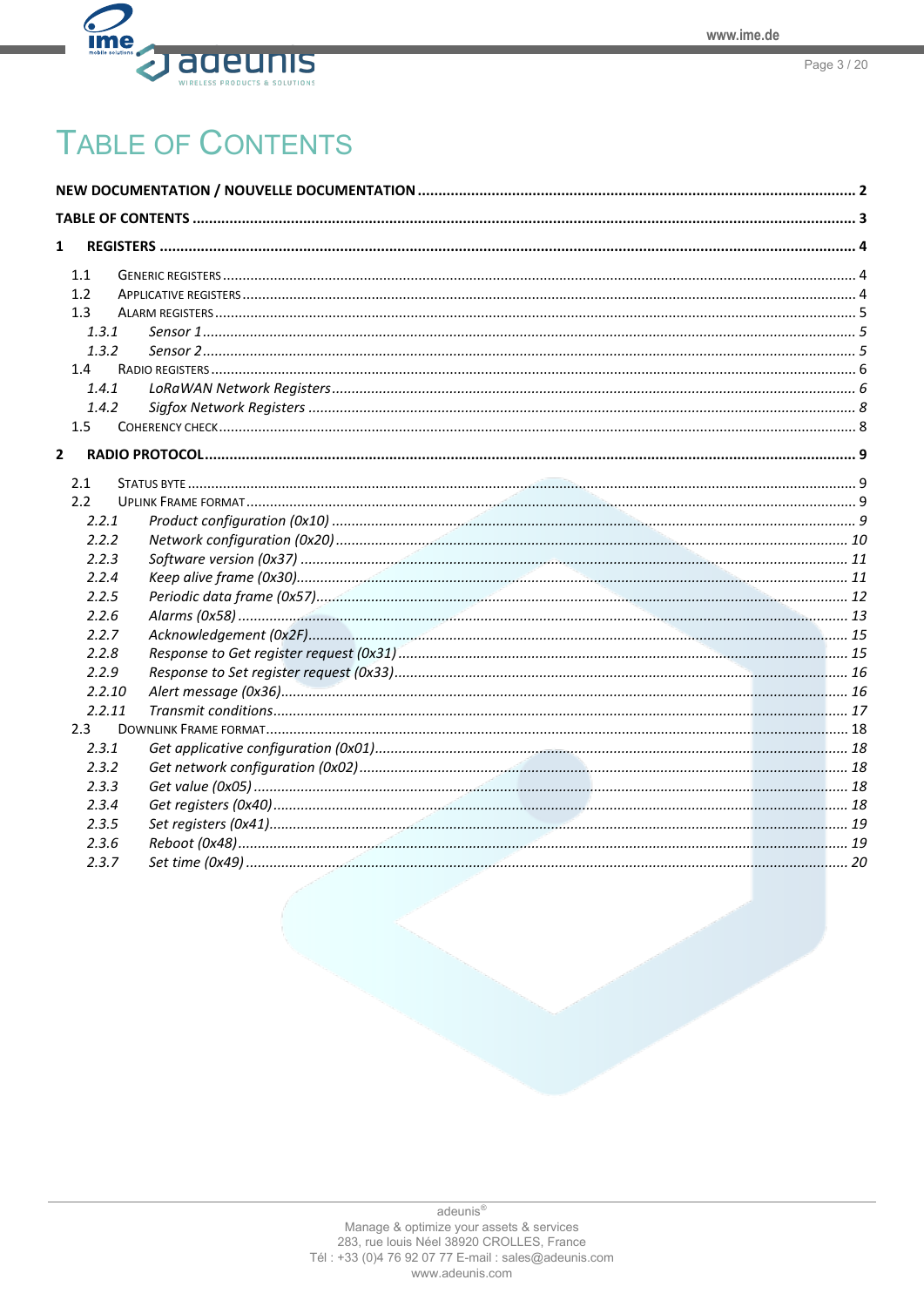

Page 4 / 20

# <span id="page-3-0"></span>1 REGISTERS

# <span id="page-3-1"></span>1.1 Generic registers

| Register | <b>Size</b><br>(bytes) | Ba<br>se | Descriptio<br>- n | Default<br>Value | Range<br>(Min-<br>Max) | <b>Comments</b>                                                                                              |
|----------|------------------------|----------|-------------------|------------------|------------------------|--------------------------------------------------------------------------------------------------------------|
| 304      | 2                      | 10       | PIN code          | (deactivate      | $0 - 9999$             | PIN code used with ATPIN command.<br>Value 0 disables the PIN code.                                          |
| 306      |                        | 10       | Product<br>mode   |                  | 0: PARK<br>1: RUN      | In PARK mode, product is not using Radio.<br>In RUN mode, product will send/receive RF<br>uplinks/downlinks. |

# <span id="page-3-2"></span>1.2 Applicative registers

| Register | Size<br>(bytes)         | <b>Base</b> | Description                        | <b>Default</b><br>value | Min-Max Value  | Comments                                                                                                                                                                        |
|----------|-------------------------|-------------|------------------------------------|-------------------------|----------------|---------------------------------------------------------------------------------------------------------------------------------------------------------------------------------|
| 300      | $\overline{2}$          | 10          | Keep alive period                  | 8640<br>(24h)           | 265535         | X 10 seconds                                                                                                                                                                    |
| 301      | $\overline{2}$          | 10          | Transmit period of<br>data         | $\overline{1}$          | 065535         | Number of backups (history<br>logs) to be done before<br>sending a frame (thus defining<br>the sending period).<br>The value 0 is equivalent to<br>disabling the periodic mode. |
| 308      | $\overline{\mathbf{4}}$ | 16          | <b>LED</b> activity                | 0x10007F                | 0  OXFFFFFFFFF | Default: 10007F<br>Eco: 100070<br>Other values : reserved                                                                                                                       |
| 315      | 1                       | 10          | Time zone offset                   | 0                       | $-1214$        | Defines the Time Zone offset<br>from UTC (in hours).<br>Must be defined for Daylight<br>Saving Time management.                                                                 |
| 316      | 1                       | 10          | Daylight Saving<br>Time management | 0                       | 01             | Only applicable for European<br>countries.<br>$0:$ disabled<br>1 : enabled                                                                                                      |
| 318      | 1                       | 10          | Time stamping                      | $\boldsymbol{0}$        | 01             | LoRaWAN only<br>If enabled, adds a time stamp<br>in data frames.<br>$0:$ disabled<br>1 : enabled                                                                                |
| 319      | 1                       | 10          | RTC calibration<br>value           | $\mathbf 0$             | $-100100$      | Allows correcting a possible<br>drift of the clock.<br>In tenths of a second per day.                                                                                           |
| 320      | $\overline{2}$          | 10          | History period                     | 1                       | 165535         | Number of readings to be<br>performed before saving in the<br>history logs<br>The value 1 is equivalent to 1<br>backup per reading                                              |
| 321      | $\overline{2}$          | 10          | Sampling period                    | 1800 (1h)               | 15  65535      | X 2 seconds                                                                                                                                                                     |
| 322      | $\overline{2}$          | 10          | Alarm repetition<br>period         | 0                       | 065535         | If an alarm is active, this<br>register allows the product to<br>send periodically a reminder.<br>0 : no repetition<br>X sampling period (S321)                                 |

adeunis®

Manage & optimize your assets & services

283, rue louis Néel 38920 CROLLES, France

Tél : +33 (0)4 76 92 07 77 E-mail : sales@adeunis.com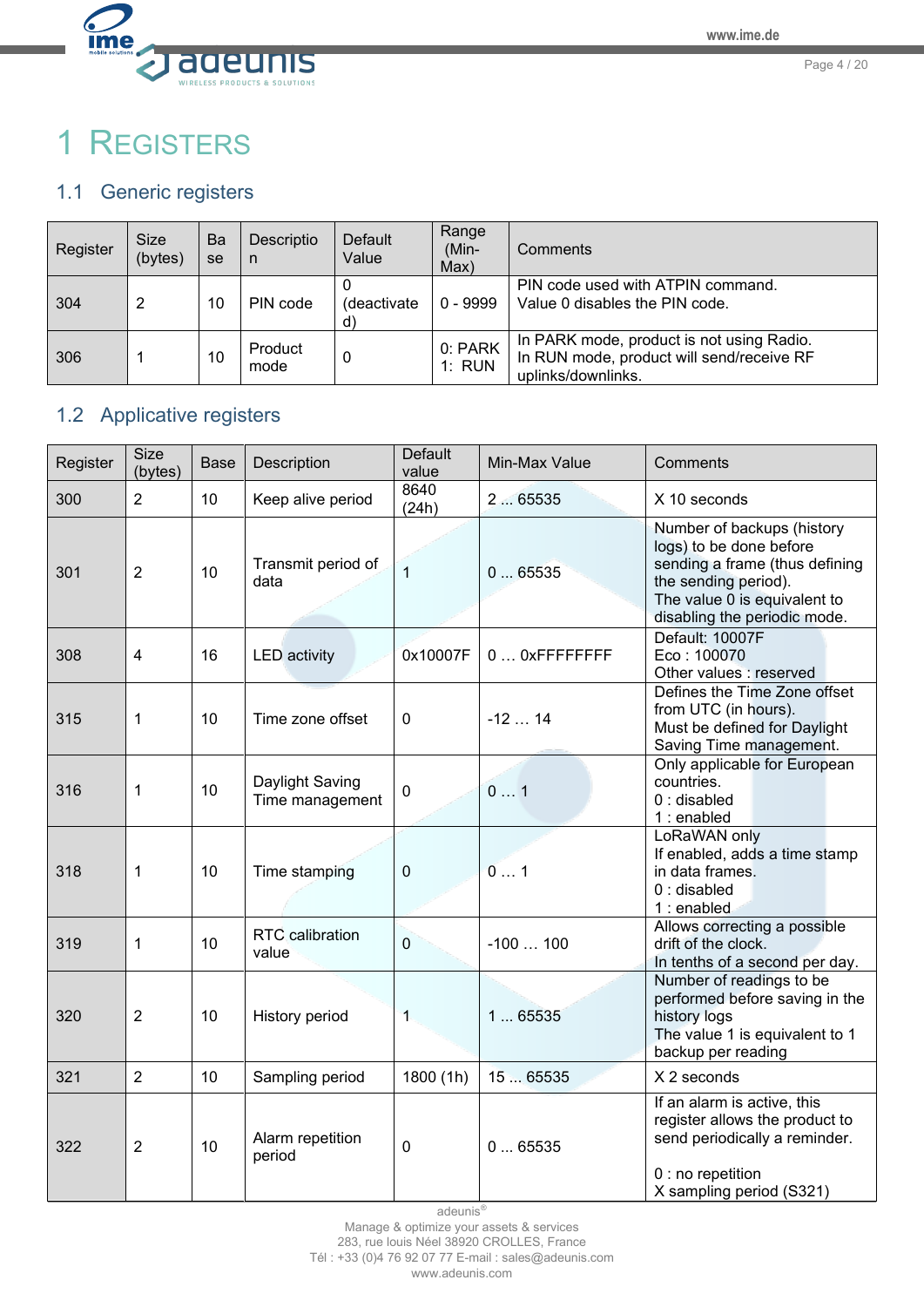

Page 5 / 20

| 323 | 10 | Number of<br>additional<br>(redundant)<br>samples<br>per frame |    | 023                                           | Number of samples to be<br>repeated in the next frame |
|-----|----|----------------------------------------------------------------|----|-----------------------------------------------|-------------------------------------------------------|
| 324 | 10 | Sensors activation                                             | -3 | 1: Sensor 1<br>2: Sensor 2<br>3: Both sensors |                                                       |

# <span id="page-4-0"></span>1.3 Alarm registers

# <span id="page-4-1"></span>1.3.1 Sensor 1

| Register | <b>Size</b><br>(bytes) | <b>Base</b> | Description                  | <b>Default</b><br>value    | Min-Max value                                                                | Comments              |
|----------|------------------------|-------------|------------------------------|----------------------------|------------------------------------------------------------------------------|-----------------------|
| 330      |                        | 10          | Alarm type                   | $\mathbf{0}$<br>(inactive) | $0:$ Inactive<br>1: Low threshold<br>2: High threshold<br>3: Both thresholds |                       |
| 331      | 2                      | 10          | High threshold<br>value      | 0                          | $-5501550$<br>$(-55^{\circ} \text{C} \text{ to } +155^{\circ} \text{C})$     | tenth of °C           |
| 332      |                        | 10          | High threshold<br>hysteresis | $\mathbf{0}$               | 0255                                                                         | tenth of °C           |
| 333      | 2                      | 10          | Low threshold<br>value       | 0                          | $-5501550$<br>$(-55^{\circ}$ C to +155 $^{\circ}$ C)                         | tenth of $^{\circ}$ C |
| 334      |                        | 10          | Low threshold<br>hysteresis  | $\Omega$                   | 0255                                                                         | tenth of $^{\circ}$ C |

# <span id="page-4-2"></span>1.3.2 Sensor 2

| Register | <b>Size</b><br>(bytes) | <b>Base</b> | Description                  | <b>Default</b><br>value | Min-Max value                                                              | Comments              |
|----------|------------------------|-------------|------------------------------|-------------------------|----------------------------------------------------------------------------|-----------------------|
| 340      |                        | 10          | Alarm type                   | 0<br>(inactive)         | 0: Inactive<br>1: Low threshold<br>2: High threshold<br>3: Both thresholds |                       |
| 341      | 2                      | 10          | High threshold<br>value      | 0                       | $-5501550$<br>$(-55^{\circ}C \text{ to } +155^{\circ}C)$                   | tenth of $^{\circ}$ C |
| 342      |                        | 10          | High threshold<br>hysteresis | $\mathbf{0}$            | 0255                                                                       | tenth of $^{\circ}$ C |
| 343      | $\overline{2}$         | 10          | Low threshold<br>value       | $\mathbf 0$             | $-5501550$<br>$(-55^{\circ}C \text{ to } +155^{\circ}C)$                   | tenth of $^{\circ}$ C |
| 344      |                        | 10          | Low threshold<br>hysteresis  | $\Omega$                | 0255                                                                       | tenth of °C.          |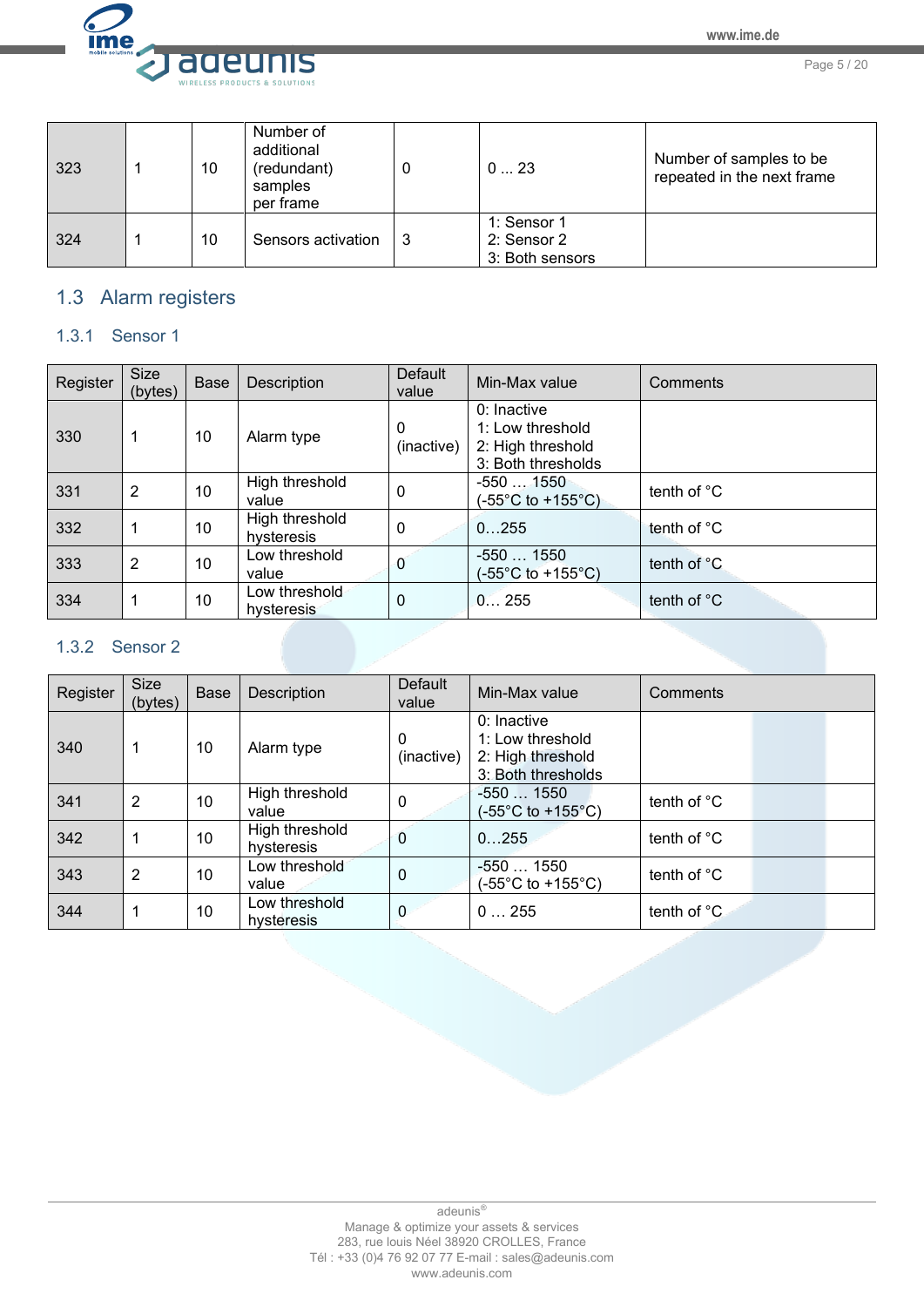

# <span id="page-5-0"></span>1.4 Radio registers

# <span id="page-5-1"></span>1.4.1 LoRaWAN Network Registers

| Register | Description              | Encoding    | <b>Details</b>                                                       |
|----------|--------------------------|-------------|----------------------------------------------------------------------|
| 201      | Spreading Factor (SF) by | Decimal     | Default: 12                                                          |
|          | default (Read Only)      |             | Min/max: 4 to 12                                                     |
|          |                          |             | Unit: None                                                           |
| 204      | Reserved                 | Hexadecimal | Do not use                                                           |
| 214      | LORA APP-EUI (first part | Hexadecimal | Default: 0                                                           |
|          | $-$ MSB)                 |             | Key encoded on 16 characters. Each register contains a part          |
|          |                          |             | of the key.                                                          |
|          |                          |             | Used during the JOIN phase in OTAA mode                              |
| 215      | LORA APP-EUI (second     | Hexadecimal | E.g.:                                                                |
|          | part – MSB)              |             | APP-EUI = 0018B244 41524632                                          |
|          |                          |             | $\cdot$ S214 = 0018B244                                              |
|          |                          |             | $\cdot$ S215 = 41524632                                              |
| 216      | LORA APP-KEY (first      | Hexadecimal | Default: 0                                                           |
|          | part – MSB)              |             | Key encoded on 32-byte characters. Each of the 4 registers           |
|          |                          |             | contains 8 characters.                                               |
| 217      | LORA APP-KEY (second     | Hexadecimal | Used during the JOIN phase in OTAA mode                              |
|          | part - MID MSB)          |             | E.g.:                                                                |
| 218      | LORA APP-KEY (third      | Hexadecimal | APP-KEY = 0018B244 41524632 0018B200 00000912                        |
|          | part - MID LSB)          |             | $\cdot$ S216 = 0018B244                                              |
|          |                          |             | $\cdot$ S217= 41524632                                               |
| 219      | LORA APP-KEY (fourth     | Hexadecimal | · S218=0018B200                                                      |
|          | $part - LSB$ )           |             | $\cdot$ S219= 00000912                                               |
|          |                          |             |                                                                      |
| 220      | LoRaWAN Options          | Hexadecimal | Default: 5                                                           |
|          |                          |             | Bit 0: Activation of the ADR ON(1)/OFF(0)                            |
|          |                          |             | Bit 1: Reserved                                                      |
|          |                          |             | Bit 2: DUTYCYCLE ON(1)/DUTYCYCLE OFF(0)                              |
|          |                          |             | Bits 3 & 4: Reserved                                                 |
|          |                          |             | Bits 5 to 7: Reserved                                                |
|          |                          |             |                                                                      |
|          |                          |             | CAUTION:                                                             |
|          |                          |             | Deactivation of the Duty Cycle may result in a violation of the      |
|          |                          |             | conditions of use of the frequency band, depending on the use        |
|          |                          |             | of the device, thus violating the regulations in force.              |
|          |                          |             | In the case of disabling the Duty Cycle, liability is transferred to |
|          |                          |             | the user.                                                            |
| 221      | Mode of activation       | Decimal     | Default: 1                                                           |
|          |                          |             | Choice: (see NOTE 1 after the table)                                 |
|          |                          |             | $\cdot$ 0: ABP                                                       |
|          |                          |             | $\cdot$ 1: OTAA                                                      |
| 222      | LORA NWK SKEY (first     | Hexadecimal | Default: 0                                                           |
|          | part – MSB)              |             | Parameter encoded on 16 bytes. Each of the 4 registers               |
|          |                          |             | contains 4 bytes.                                                    |
| 223      | <b>LORA NWK SKEY</b>     | Hexadecimal |                                                                      |
|          | (second part - MID MSB)  |             |                                                                      |
| 224      | LORA NWK SKEY (third     | Hexadecimal |                                                                      |
|          | part - MID LSB)          |             |                                                                      |
| 225      | LORA NWK SKEY            | Hexadecimal |                                                                      |
|          | (fourth part - LSB)      |             |                                                                      |
| 226      | LORA APP_SKEY (first     | Hexadecimal | Default: 0                                                           |
|          | part – MSB)              |             | Parameter encoded on 16 bytes. Each of the 4 registers               |
|          |                          |             | contains 4 bytes.                                                    |
| 227      | LORA APP SKEY            | Hexadecimal |                                                                      |
|          | (second part - MID MSB)  |             |                                                                      |
|          |                          |             |                                                                      |

adeunis®

Manage & optimize your assets & services

283, rue louis Néel 38920 CROLLES, France

Tél : +33 (0)4 76 92 07 77 E-mail : sales@adeunis.com

www.adeunis.com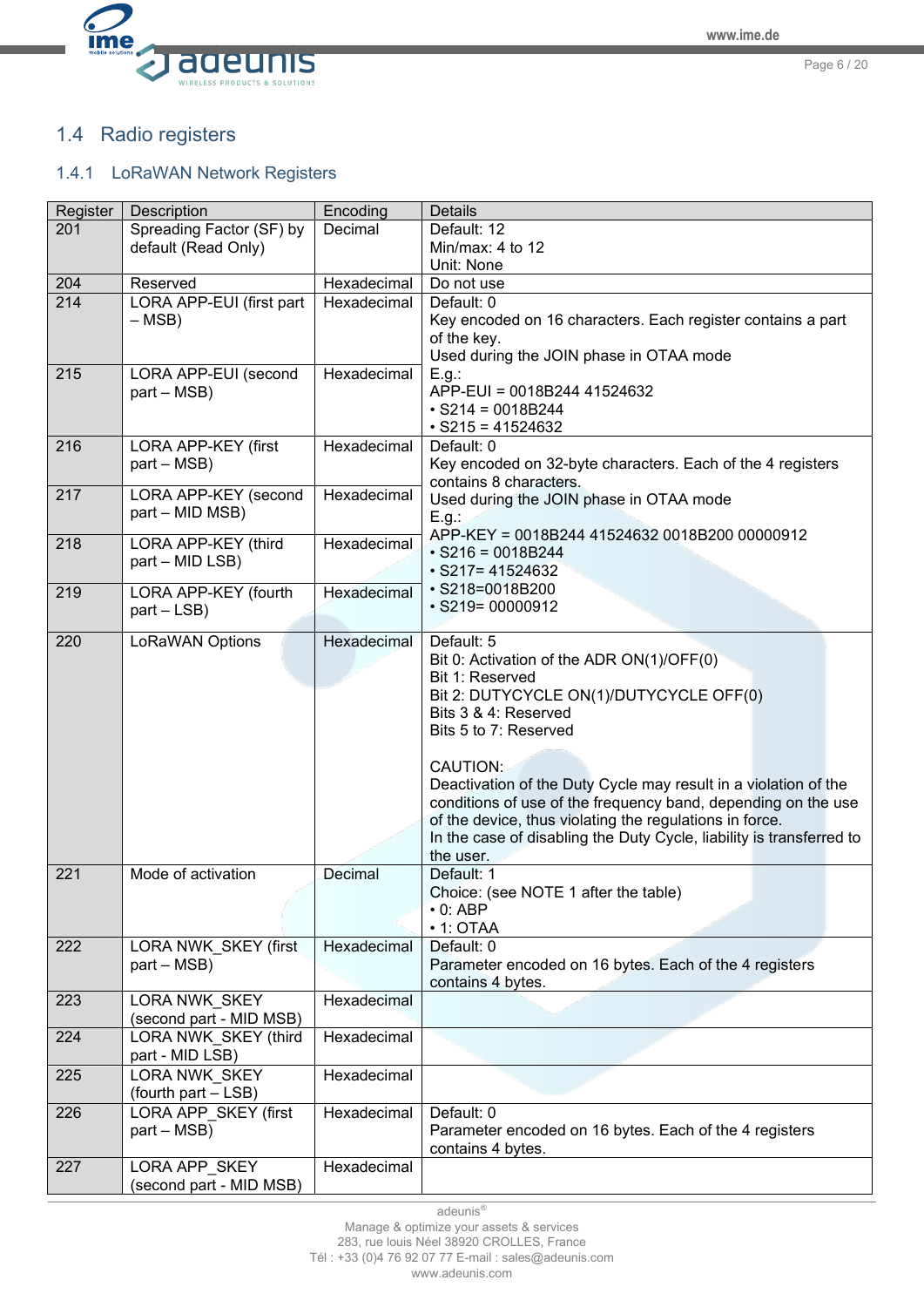Page 7 / 20



228 LORA APP\_SKEY (third part - MID LSB) **Hexadecimal** 229 LORA APP\_SKEY (fourth part – LSB) **Hexadecimal** 280 | NETWORK ID | Hexadecimal | Default: 0 Read only 281 DEVICE ADDRESS Hexadecimal Default: 0

NOTE 1: The "Over The Air Activation" (OTAA) mode uses a JOIN phase before being able to transmit on the network. This mode uses the APP EUI (S214 and S215) and APP\_KEY (S216 to S219) codes during this phase to create the keys for network communication. Once this phase is completed, the codes APP\_sKEY, NWK\_sKEY and DEVICE ADDRESS will be present in the corresponding registers. A new JOIN phase is started every time the device exits Command mode, a reset is performed or the device is turned on. Codes:

• APP\_EUI identifier for global use (provided by default by adeunis®)

• APP\_KEY device application key (provided by default by adeunis®)

The "Activation by personalization" (ABP) mode has no JOIN phase; it transmits directly on the network using the codes NWK\_sKEY (S222 to S225), APP\_sKEY (S226 to S229) and DEVICE ADDRESS (S281) to communicate. Codes:

• NWK\_sKEY network session key (provided by default by adeunis®)

• APP\_KEY applicative session key (provided by default by adeunis®)

• DEVICE ADDRESS Address of the device in the network (provided by default by adeunis®)

| Register | <b>Size</b><br>(bytes) | <b>Base</b> | Description                                                   | <b>Default</b><br>Value | Range<br>(Min-Max) | Minimum<br>required<br>Application<br>version | Comments                                                                                                     |
|----------|------------------------|-------------|---------------------------------------------------------------|-------------------------|--------------------|-----------------------------------------------|--------------------------------------------------------------------------------------------------------------|
| 303      | 1                      | 10          | LoRaWAN<br>Confirmed<br>mode                                  | $\mathbf 0$             | $0 - 1$            | V1.2.0                                        | LoRaWAN only -<br>activation or<br>deactivation of the<br>confirmed mode<br>0: deactivation<br>1: activation |
| 312      | 4                      | 10          | Maximum<br>delay between<br>2<br>authentication<br>attempts   | 43200<br>(12h)          | 60-2592000         | V2.1.0                                        | X 1 second<br>Period : 1 minute to<br>$\Rightarrow$<br>30 days                                               |
| 313      | $\overline{2}$         | 10          | Weighting<br>factor for initial<br>authentication<br>attempts | 1                       | 1-65535            | V2.1.0                                        |                                                                                                              |
| 314      | 1                      | 10          | Number of<br>tries for each<br>authentication<br>attempt      | 10                      | $1 - 255$          | V2.1.0                                        |                                                                                                              |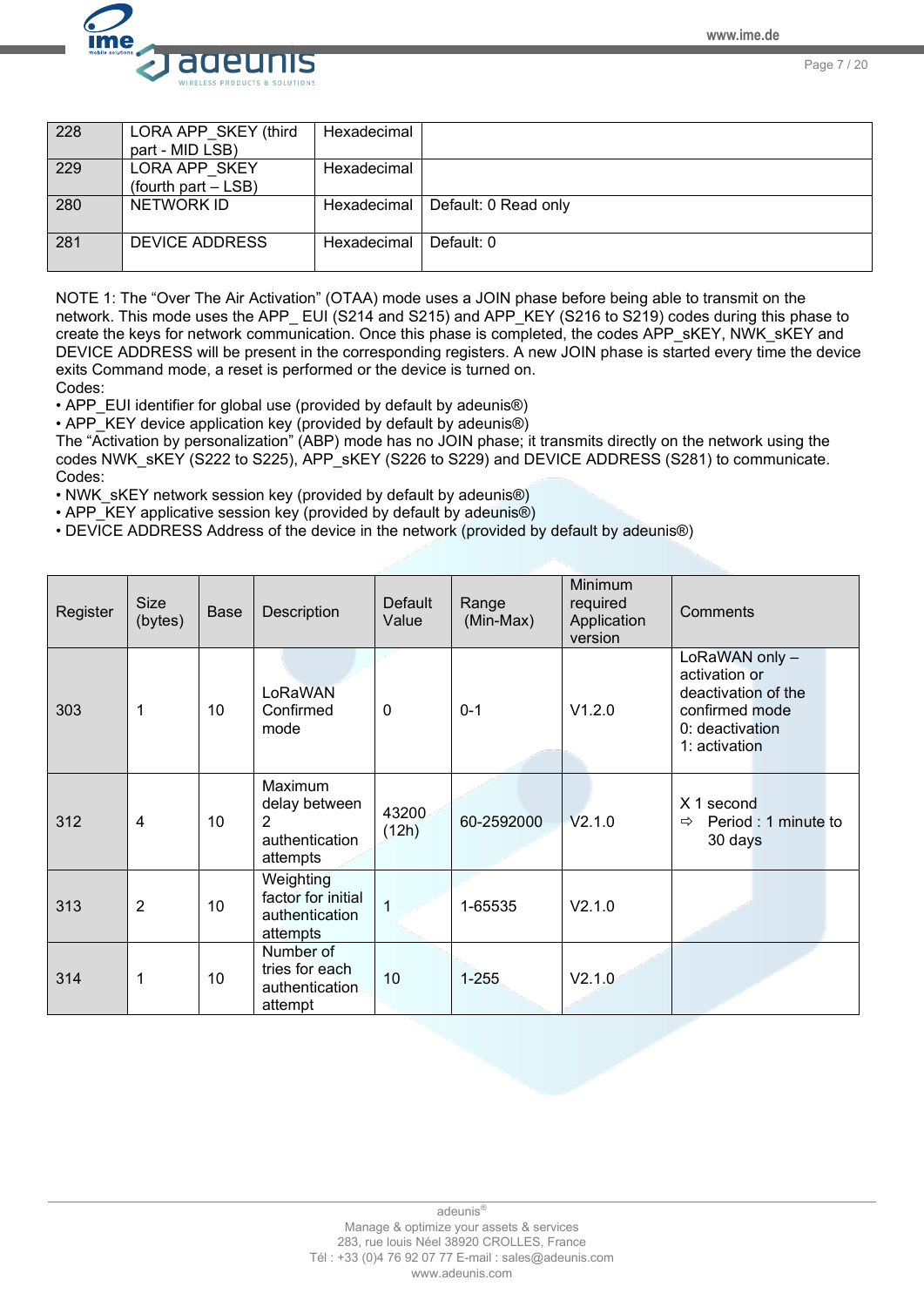

Page 8 / 20

# <span id="page-7-0"></span>1.4.2 Sigfox Network Registers

| Register | <b>Size</b><br>(bytes) | <b>Base</b> | Description                         | <b>Default</b><br>Value | Range<br>(Min-<br>Max) | Minimum<br>required<br>Application<br>version | Comments                                                                                                |
|----------|------------------------|-------------|-------------------------------------|-------------------------|------------------------|-----------------------------------------------|---------------------------------------------------------------------------------------------------------|
| 307      | 2                      | 10          | Sigfox<br><b>Downlink</b><br>period | 1440<br>(24h)           | 0-65535                | $>= V2.0.0$                                   | X <sub>1</sub><br>minute<br>Period: 1 min to 45 days<br>⇨                                               |
| 317      | 1                      | 10          | Sigfox<br><b>DutyCycle</b>          | 1                       | $0 - 1$                | V1.2.0                                        | 0 : dutycycle activated<br>1 : dutycycle deactivated<br>Not displayed anymore in<br>LoRaWAN since 2.0.0 |

# <span id="page-7-1"></span>1.5 Coherency check

A configuration coherency check is made at the time of the backup. Cases where backups are refused because considered as inconsistent:

| Cases refused                    | Description                                                    |
|----------------------------------|----------------------------------------------------------------|
| $(S330 = 3)$ && $(S333 > S331)$  | $CH1$ : Low threshold > High threshold                         |
| $(S330 = 3) 88 ((S333 + S334) >$ | CH1: (Low threshold + Low hysteresis) > (High threshold - High |
| $(S331 - S332))$                 | hysteresis)                                                    |
| $(S324 = 2)$ & & $(S330 != 0)$   | CH1: Sensor not activated and alarm activated                  |
| $(S340 = 3) 88 (S343 > S341)$    | CH2: Low threshold > High threshold                            |
| $(S340 = 3) 88 ((S343 + S344) >$ | CH2: (Low threshold + Low hysteresis) > (High threshold - High |
| $(S341 - S342))$                 | hysteresis)                                                    |
| $(S324 = 1) 88 (S340 != 0)$      | CH2: Sensor not activated and alarm activated                  |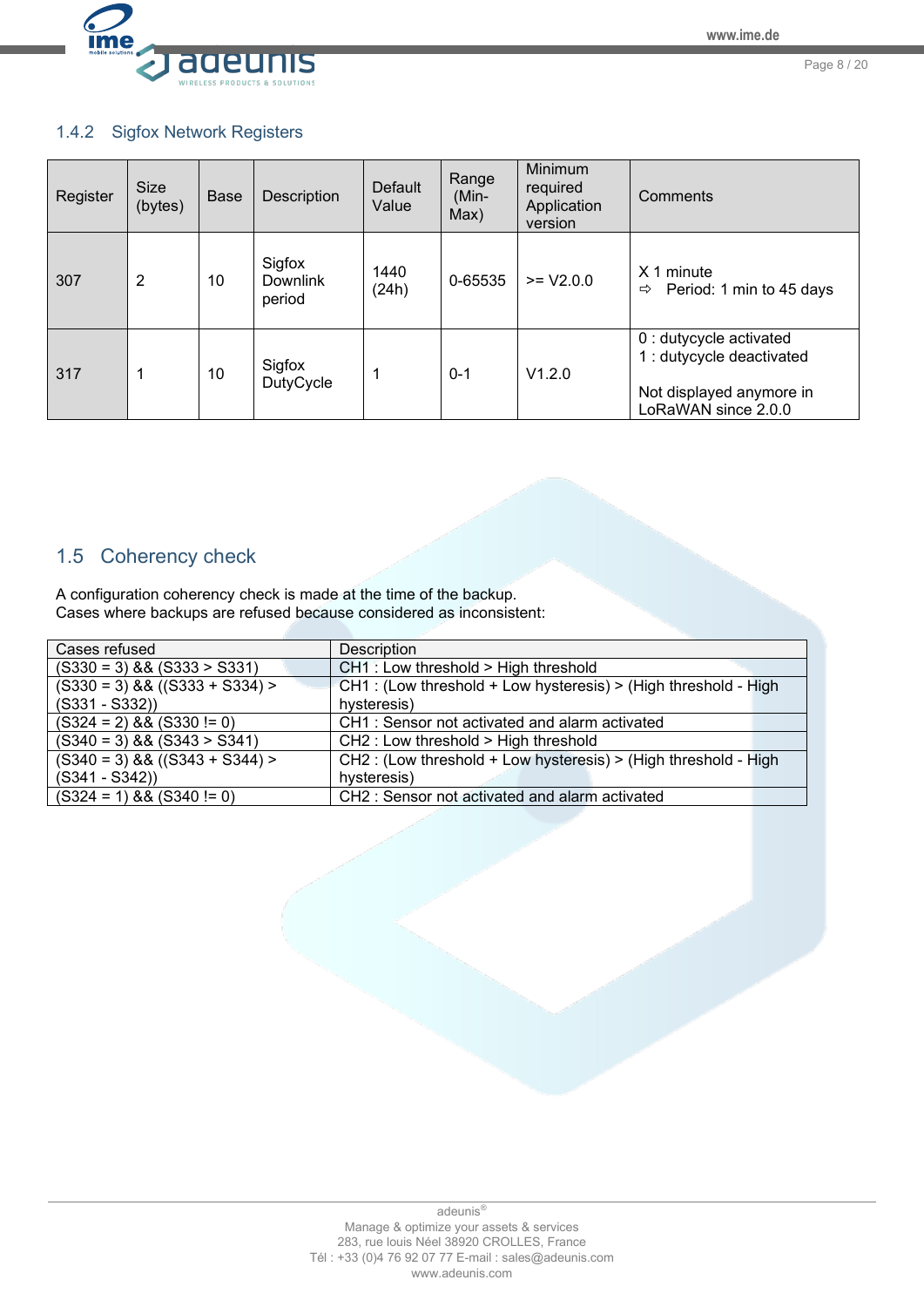

# <span id="page-8-0"></span>2 RADIO PROTOCOL

Data with size greater than 1 byte will be transmitted MSB first. In LoRaWAN, frames are sent on port 1.

# <span id="page-8-1"></span>2.1 Status byte

All frames sent by the product contain a status byte. Its format is identical for all IoT Adeunis products.

| <b>Alarm Status</b> | Bit 7                | Bit 6 | Bit 5 | Bit 4    | Bit 3    | Bit 2     | Bit 1   | Bit 0  |
|---------------------|----------------------|-------|-------|----------|----------|-----------|---------|--------|
|                     | <b>Frame Counter</b> |       |       | AppFlag2 | AppFlag1 | Timestamp | Low Bat | Config |
| No Error            |                      |       |       |          |          |           |         | υ      |
| Configuration       |                      |       |       |          |          |           |         |        |
| done                |                      |       |       |          |          |           | O       |        |
| Low bat             | $0x00$ to $0x07$     |       |       |          |          |           |         | 0      |
| Timestamp           |                      |       |       |          |          |           |         | 0      |
| AppFlag1            |                      |       |       |          |          |           |         | 0      |
| AppFlag2            |                      |       |       |          |          |           |         |        |

The status byte provides two bits reserved for a specific use of each product (AppFlag1 and AppFlag2). For this product:

- AppFlag1: configuration inconsistency
	- o Samples lost in periodic data frame because the payload is not sufficient.
- AppFlag2: Number of channels
	- $\circ$  0: 1 channel activated
	- o 1: 2 channels activated

# <span id="page-8-2"></span>2.2 Uplink Frame format

### <span id="page-8-3"></span>2.2.1 Product configuration (0x10)

This frame is sent following the reception of a frame with code 0x01, or at the start of the product.

| Offset<br>(in byte) | Data          | Description                                           |
|---------------------|---------------|-------------------------------------------------------|
|                     | 0x10          | Frame code                                            |
|                     | <b>Status</b> | Status byte                                           |
| $2 - 3$             | S300          | Transmission period of the Keep Alive frame           |
| $4 - 5$             | S301          | Transmission period of the periodic frame             |
| $6 - 7$             | S320          | <b>History period</b>                                 |
| $8 - 9$             | S321          | Sampling period                                       |
| 10                  | S323          | Number of additional (redundant) samples per<br>frame |

Decoding example:

| <b>Offset</b><br>(in byte) | Data   | Description                                       |
|----------------------------|--------|---------------------------------------------------|
|                            | 0x10   | Frame code                                        |
|                            |        | Frame counter: 0                                  |
|                            | 0x10   | $Bit4@1:2$ sensors activated                      |
|                            |        | Bit1@0: no LowBat                                 |
| $2 - 3$                    | 0x21C0 | $8640 \Rightarrow 8640 \times 10s = 86400s = 24h$ |
| $4 - 5$                    | 0x0001 |                                                   |
| $6 - 7$                    | 0x0001 |                                                   |
| $8-9$                      | 0x0708 | $1800 \Rightarrow 1800 \times 2s = 3600s = 1h$    |
| 10                         | 0x00   | No redundancy                                     |

adeunis®

Manage & optimize your assets & services 283, rue louis Néel 38920 CROLLES, France Tél : +33 (0)4 76 92 07 77 E-mail : sales@adeunis.com www.adeunis.com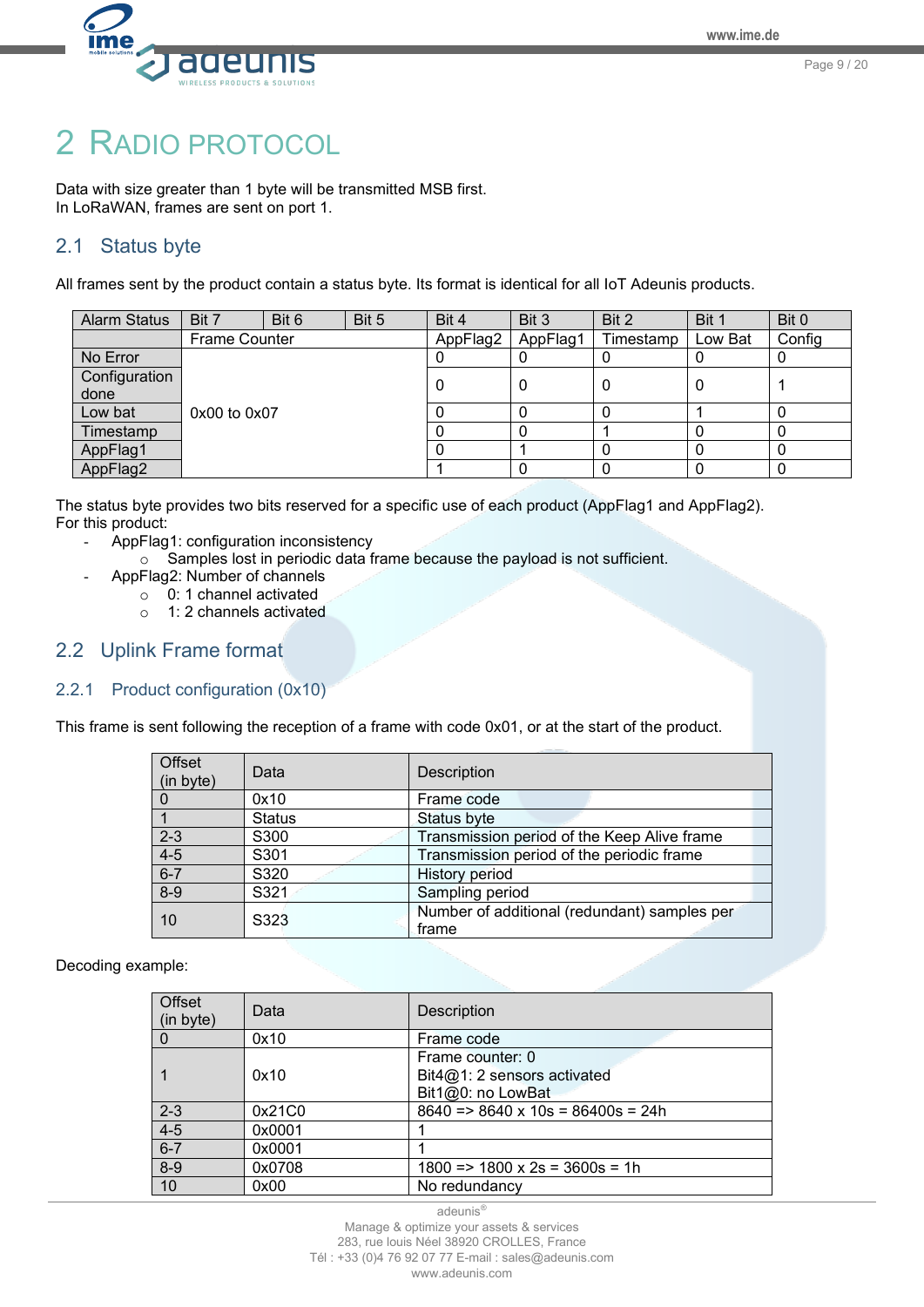

### <span id="page-9-0"></span>2.2.2 Network configuration (0x20)

This frame is sent following the reception of a frame with code 0x02, or at the start of the product.

#### *2.2.2.1 LoRaWAN 868*

| Offset<br>(in byte) | Data             | <b>Description</b>                                                                                                                                                                                |
|---------------------|------------------|---------------------------------------------------------------------------------------------------------------------------------------------------------------------------------------------------|
| $\Omega$            | 0x20             | Frame code                                                                                                                                                                                        |
|                     | <b>Status</b>    | Status byte                                                                                                                                                                                       |
|                     | S <sub>220</sub> | LoRaWAN options<br>Bit 0: Activation of the ADR ON(1)/OFF(0)<br>Bit 1: Reserved<br>Bit 2: DUTYCYCLE ON(1)/DUTYCYCLE OFF(0)<br>Bits 3 & 4: Reserved<br>Bit 5: CLASS A (0)<br>Bits 6 to 7: Reserved |
| 3                   | S <sub>221</sub> | Provisioning mode (0: ABP, 1:OTAA)                                                                                                                                                                |

#### Decoding example:

| Offset<br>(in byte) | Data | <b>Description</b>          |
|---------------------|------|-----------------------------|
|                     | 0x20 | Frame code                  |
|                     |      | Frame counter: 1            |
|                     | 0x30 | Bit4@1: 2 sensors activated |
|                     |      | Bit1@0: no LowBat           |
|                     |      | <b>CLASS A</b>              |
|                     | 0x05 | Duty cycle activated        |
|                     |      | <b>ADR ON</b>               |
| ર                   | 0x01 | <b>OTAA</b>                 |

#### *2.2.2.2 Sigfox 868*

| Offset<br>(in byte) | Data          | <b>Description</b> |
|---------------------|---------------|--------------------|
|                     | 0x20          | Frame code         |
|                     | <b>Status</b> | Status byte        |
|                     | S202          | Retry count        |
| $3 - 4$             | S307          | Downlink period    |

#### Decoding example:

| Offset<br>(in byte) | Data   | <b>Description</b>                                                   |
|---------------------|--------|----------------------------------------------------------------------|
|                     | 0x20   | Frame code                                                           |
|                     | 0x30   | Frame counter: 1<br>Bit4@1: 2 sensors activated<br>Bit1@0: no LowBat |
|                     | 0x02   | 2 retries                                                            |
| $3-4$               | 0x05A0 | 1440 (24h)                                                           |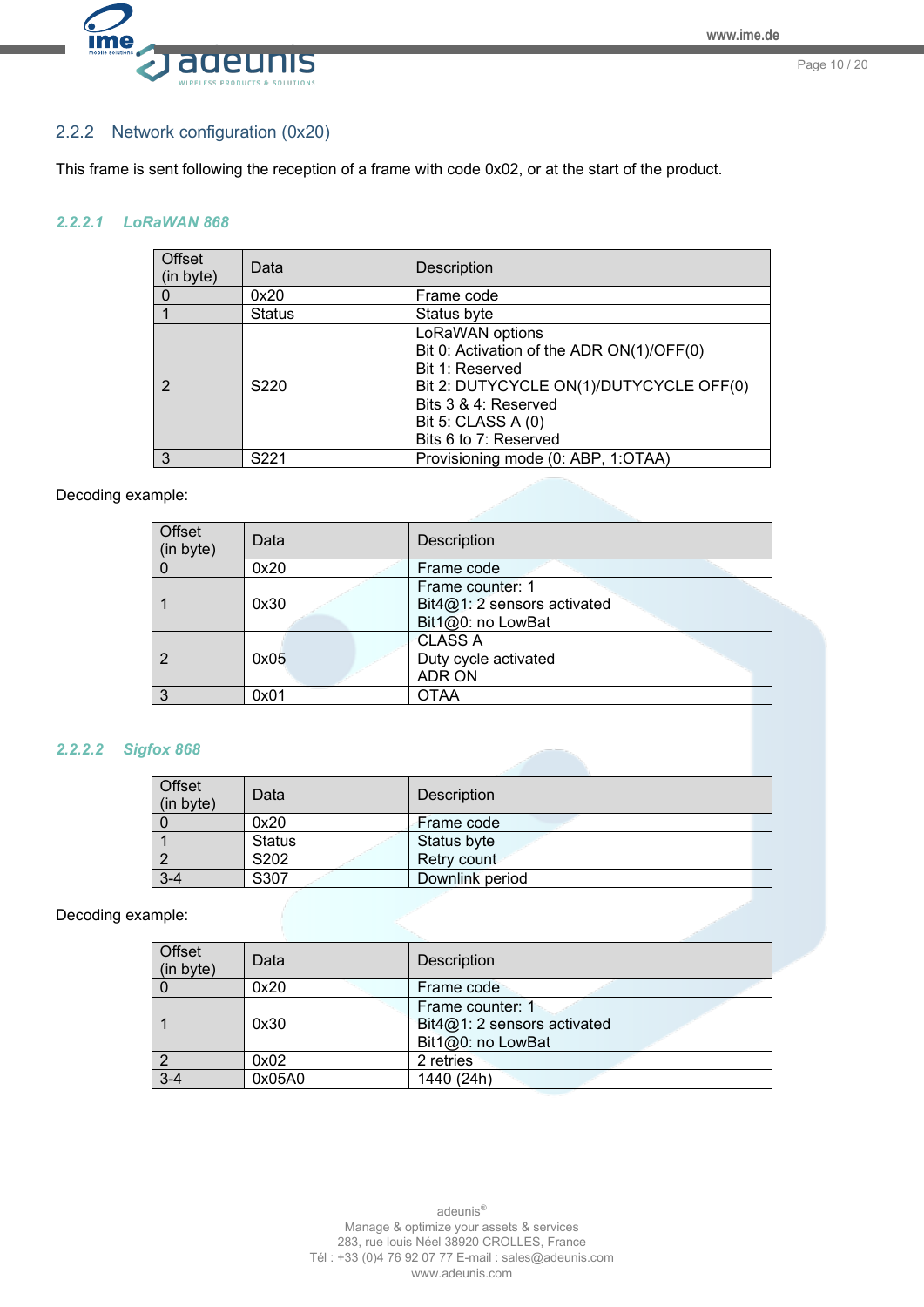

### <span id="page-10-0"></span>2.2.3 Software version (0x37)

| Offset<br>(in byte) | Data          | Description                                        |
|---------------------|---------------|----------------------------------------------------|
| 0                   | 0x37          | Frame code                                         |
|                     | <b>Status</b> | Status byte                                        |
| $2 - 4$             | APP version   | Byte 5 : MAJOR<br>Byte 6 : MINOR<br>Byte 7 : PATCH |
| $5 - 7$             | RTU version   | Byte 5 : MAJOR<br>Byte 6 : MINOR<br>Byte 7 : PATCH |

This frame is sent at the start of the product only if KARE+ is enabled.

#### Decoding example:

| Offset<br>(in byte) | Data     | Description                           |
|---------------------|----------|---------------------------------------|
|                     | 0x37     | Frame code                            |
|                     | 0x20     | Frame counter: 1<br>Bit1@0: no LowBat |
| $2 - 4$             | 0x020100 | APP v2.1.0                            |
| $5 - 7$             | 0x020001 | RTU v2.0.1                            |

# <span id="page-10-1"></span>2.2.4 Keep alive frame (0x30)

This frame is sent:

- after an amount of time determined by S300 register
- following the reception of a frame with code 0x02

#### *2.2.4.1 1 channel activated*

| Offset<br>(in byte) | Data          | <b>Description</b>                                                                                 |
|---------------------|---------------|----------------------------------------------------------------------------------------------------|
|                     | 0x30          | Frame code                                                                                         |
|                     | <b>Status</b> | Status byte                                                                                        |
| $2 - 3$             | ┳             | Status byte                                                                                        |
| $4 - 7$             | Timestamp     | Only for LoRaWAN product with timestamping enabled.<br>Timestamp of the frame in EPOCH 2013 format |

Decoding example:

| Offset<br>(in byte) | Data   | Description                                                               |
|---------------------|--------|---------------------------------------------------------------------------|
|                     | 0x30   | Frame code                                                                |
|                     | 0xE2   | Frame counter: 7<br>Bit4@0: 1 sensor activated<br>Bit1@1: LowBat detected |
| $2 - 3$             | 0x01B3 | $435 = 43.5^{\circ}C$                                                     |

## *2.2.4.2 2 channels activated*

| Offset<br>(in byte) | Data          | Description |
|---------------------|---------------|-------------|
|                     | 0x30          | Frame code  |
|                     | <b>Status</b> | Status byte |

adeunis®

Manage & optimize your assets & services 283, rue louis Néel 38920 CROLLES, France Tél : +33 (0)4 76 92 07 77 E-mail : sales@adeunis.com

www.adeunis.com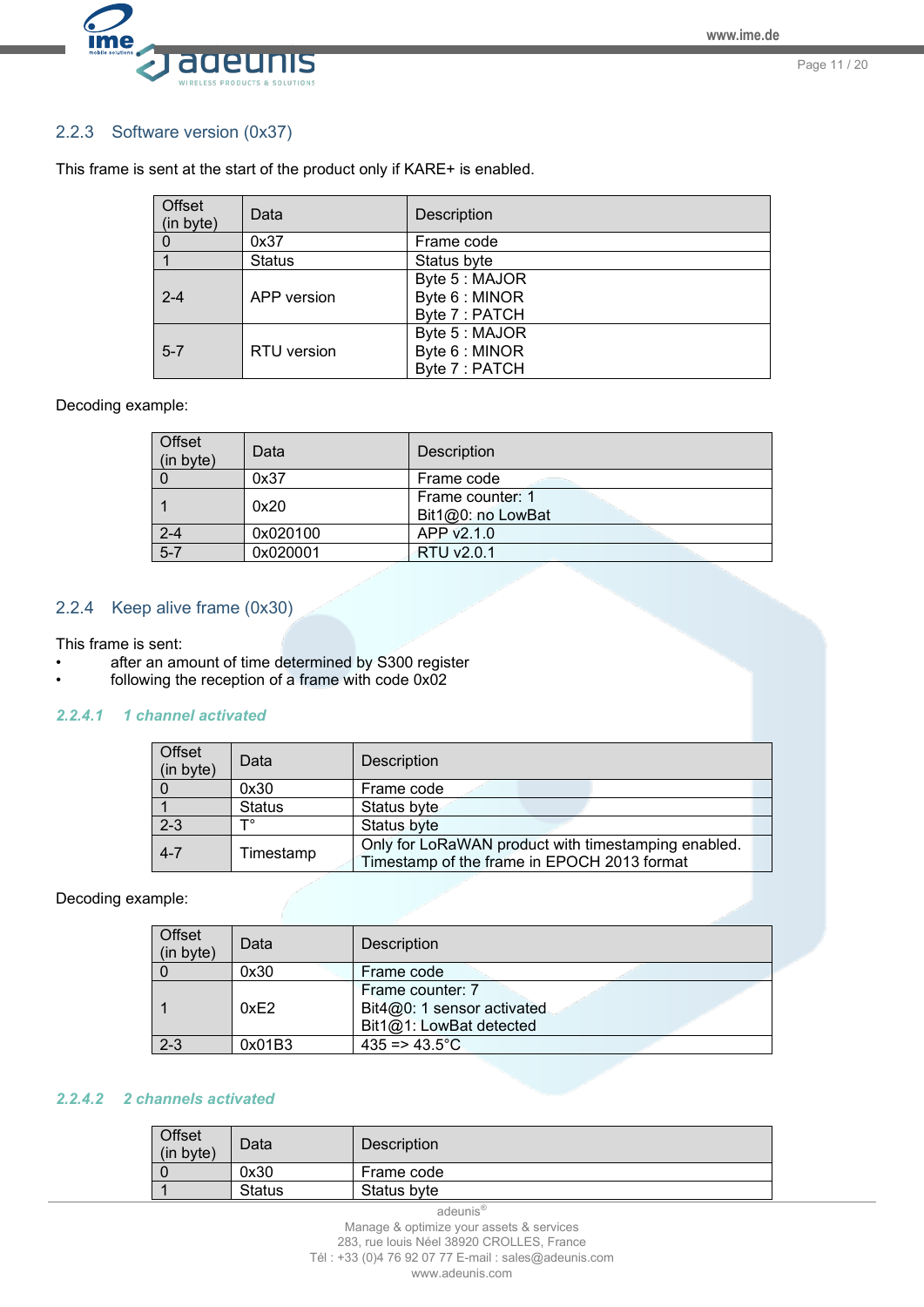

Page 12 / 20

| $2 - 3$ | $\check{\text{CH1(t0)}}$ | In tenth of $°C$                                                                                   |
|---------|--------------------------|----------------------------------------------------------------------------------------------------|
| $4 - 5$ | $\check{\text{CH2(t0)}}$ | In tenth of $^{\circ}$ C                                                                           |
| $6-9$   | Timestamp                | Only for LoRaWAN product with timestamping enabled.<br>Timestamp of the frame in EPOCH 2013 format |

#### Decoding example:

| Offset<br>(in byte) | Data   | Description                                                                  |
|---------------------|--------|------------------------------------------------------------------------------|
|                     | 0x30   | Frame code                                                                   |
|                     | 0xF2   | Frame counter: 7<br>Bit $4@1:2$ sensors activated<br>Bit1@1: LowBat detected |
| $2 - 3$             | 0x01B3 | 435 = $> 43.5^{\circ}$ C for sensor 1                                        |
| $4-5$               | 0xFF9C | $-100$ => $-10^{\circ}$ C for sensor 2                                       |

#### <span id="page-11-0"></span>2.2.5 Periodic data frame (0x57)

The measure frequency is defined by: S321 \* S320 The sending frequency is defined by: S321 \* S320 \* S301 The number of samples per channel is defined by: (S301 + S323)

#### *2.2.5.1 1 channel activated*

Maximum number of samples per frame:

- LoRaWAN 868: 24 samples (22 samples with time stamping)<br>• Sigfox 868: 5 samples
- $\bullet$  Sigfox 868:

| Offset<br>(in<br>byte) | Data                         | Description                                                                                                      |
|------------------------|------------------------------|------------------------------------------------------------------------------------------------------------------|
| $\overline{0}$         | 0x57                         | Frame code                                                                                                       |
| $\overline{1}$         | Status (AppFlag2 = $0$ )     | Status byte                                                                                                      |
| $2 - 3$                | $T^{\circ}$ <sub>(t0)</sub>  | In tenth of °C                                                                                                   |
| $4 - 5$                | $T^{\circ}$ <sub>(t-1)</sub> | In tenth of $°C$                                                                                                 |
| $6 - 7$                | $T^{\circ}$ <sub>(t-2)</sub> | In tenth of °C                                                                                                   |
| $8-9$                  | $T^{\circ}$ <sub>(t-3)</sub> | In tenth of °C                                                                                                   |
| $10 - 11$              | $T^{\circ}$ <sub>(t-4)</sub> | In tenth of °C                                                                                                   |
| $12 - 13$              | $T^{\circ}$ <sub>(t-5)</sub> | In tenth of $^{\circ}$ C                                                                                         |
| $14 - 15$              | $T^{\circ}$ <sub>(t-6)</sub> | In tenth of °C                                                                                                   |
| $\cdots$               | $\cdots$                     |                                                                                                                  |
|                        | Timestamp                    | Only for LoRaWAN product with timestamping<br>enabled.<br>Timestamp of the last measure in EPOCH 2013<br>format. |

Decoding example (for 2 samples):

| Offset<br>(in byte) | Data   | <b>Description</b>                                        |
|---------------------|--------|-----------------------------------------------------------|
|                     | 0x57   | Frame code                                                |
|                     | 0x80   | Frame counter: 4                                          |
|                     |        | Bit4@0: 1 sensor activated<br>Bit1@0: LowBat not detected |
| $2 - 3$             | 0x01B3 | 435 = > 43.5 °C for t=0                                   |
| $4 - 5$             | 0x8000 | Invalid measure for t=-1 (sensor disconnected)            |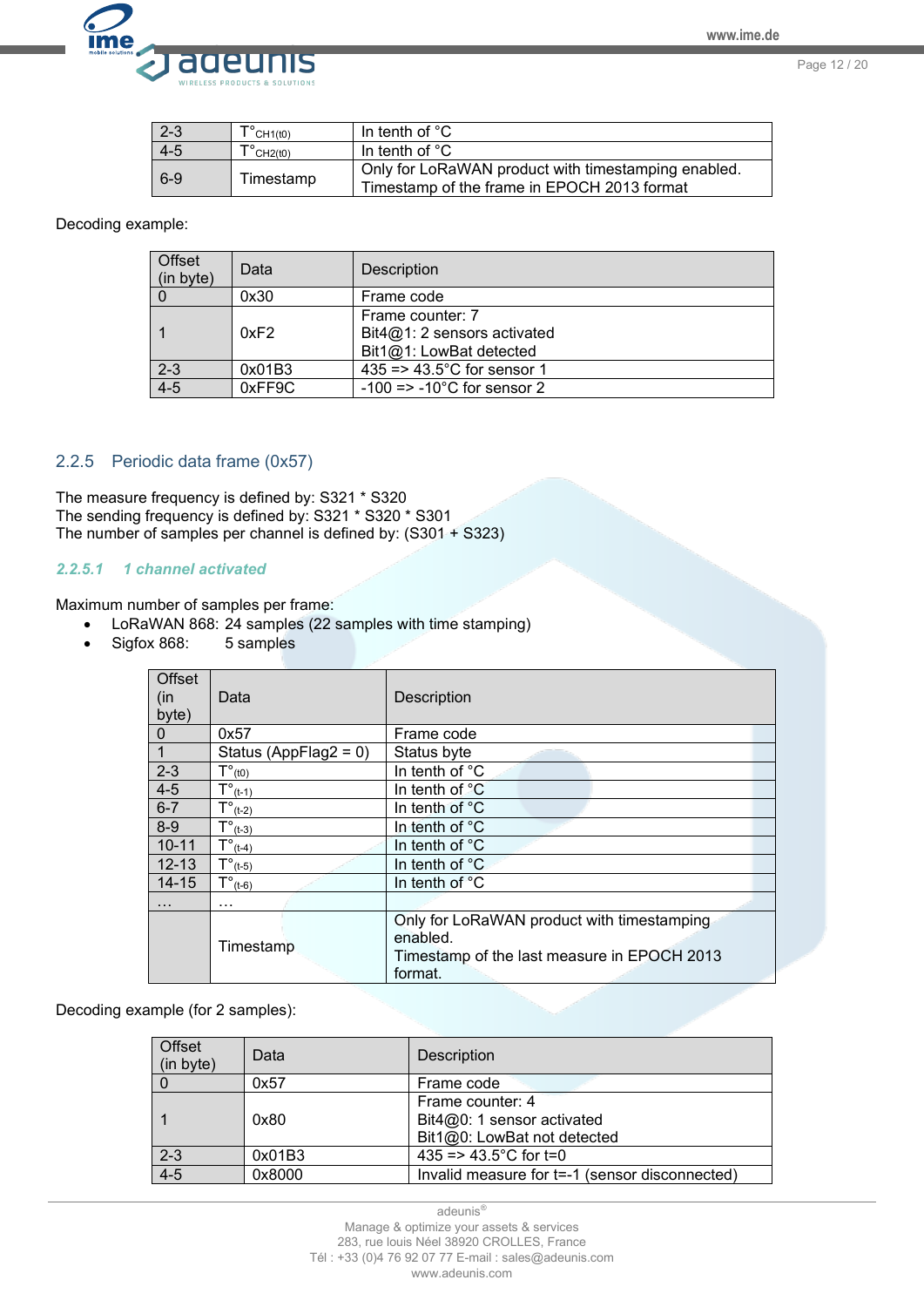Page 13 / 20



### *2.2.5.2 2 channels activated*

Maximum number of samples per frame and per channel:

- LoRaWAN 868: 12 samples per channel (11 samples with time stamping)
- Sigfox 868: 2 samples per channel

| Offset<br>(in byte) | Data                                          | Description                                                                                                      |
|---------------------|-----------------------------------------------|------------------------------------------------------------------------------------------------------------------|
| 0                   | 0x57                                          | Frame code                                                                                                       |
|                     | Status (AppFlag2 = $1$ )                      | Status byte                                                                                                      |
| $2 - 3$             | $T^{\circ}$ CH <sub>1</sub> (t <sub>0</sub> ) | In tenth of °C                                                                                                   |
| $4 - 5$             | $T^{\circ}$ CH <sub>2</sub> (t <sub>0</sub> ) | In tenth of $^{\circ}$ C                                                                                         |
| $6 - 7$             | $T^{\circ}$ CH <sub>1</sub> (t-1)             | In tenth of °C                                                                                                   |
| $8-9$               | $T^{\circ}$ CH <sub>2</sub> (t-1)             | In tenth of °C                                                                                                   |
| $10 - 11$           | $T^{\circ}$ CH <sub>1</sub> (t-2)             | In tenth of $^{\circ}$ C                                                                                         |
| $12 - 13$           | $T^{\circ}$ CH <sub>2</sub> (t-2)             | In tenth of °C                                                                                                   |
| $14 - 15$           | $T^{\circ}$ CH <sub>1</sub> (t-3)             | In tenth of °C                                                                                                   |
| $\cdots$            | $\cdots$                                      |                                                                                                                  |
|                     | Timestamp                                     | Only for LoRaWAN product with timestamping<br>enabled.<br>Timestamp of the last measure in EPOCH 2013<br>format. |

Decoding example (for 2 samples):

| Offset<br>(in byte) | Data   | <b>Description</b>                                                           |
|---------------------|--------|------------------------------------------------------------------------------|
|                     | 0x57   | Frame code                                                                   |
|                     | 0x92   | Frame counter: 4<br>Bit $4@1:2$ sensors activated<br>Bit1@1: LowBat detected |
| $2 - 3$             | 0x01B3 | 435 = > 43.5°C for sensor 1 $@$ t=0                                          |
| $4 - 5$             | 0xFF9C | -100 => -10°C for sensor 2 $@$ t=0                                           |
| $6 - 7$             | 0x01F4 | 500 => 50.0°C for sensor 1 $@$ t=-1                                          |
| $8 - 9$             | 0xFFFF | $-1$ => $-0.1^{\circ}$ C for sensor 2 @ t=-1                                 |

#### <span id="page-12-0"></span>2.2.6 Alarms (0x58)

This frame is sent during the appearance, or disappearance, of a threshold exceeding alarm.

#### *2.2.6.1 1 active channel*

| Offset<br>(in byte) | Data                     | Description                                                                                           |
|---------------------|--------------------------|-------------------------------------------------------------------------------------------------------|
|                     | 0x58                     | Frame code                                                                                            |
|                     | Status (AppFlag2 = $0$ ) | Status byte                                                                                           |
| 2                   | Alarm status             | $0: No$ alarm<br>1: High threshold<br>2: Low threshold                                                |
| $3 - 4$             | Temperature              | In tenth of $^{\circ}$ C                                                                              |
| $5 - 8$             | Timestamp                | Only for LoRaWAN product with timestamping<br>enabled.<br>Timestamp of the frame in EPOCH 2013 format |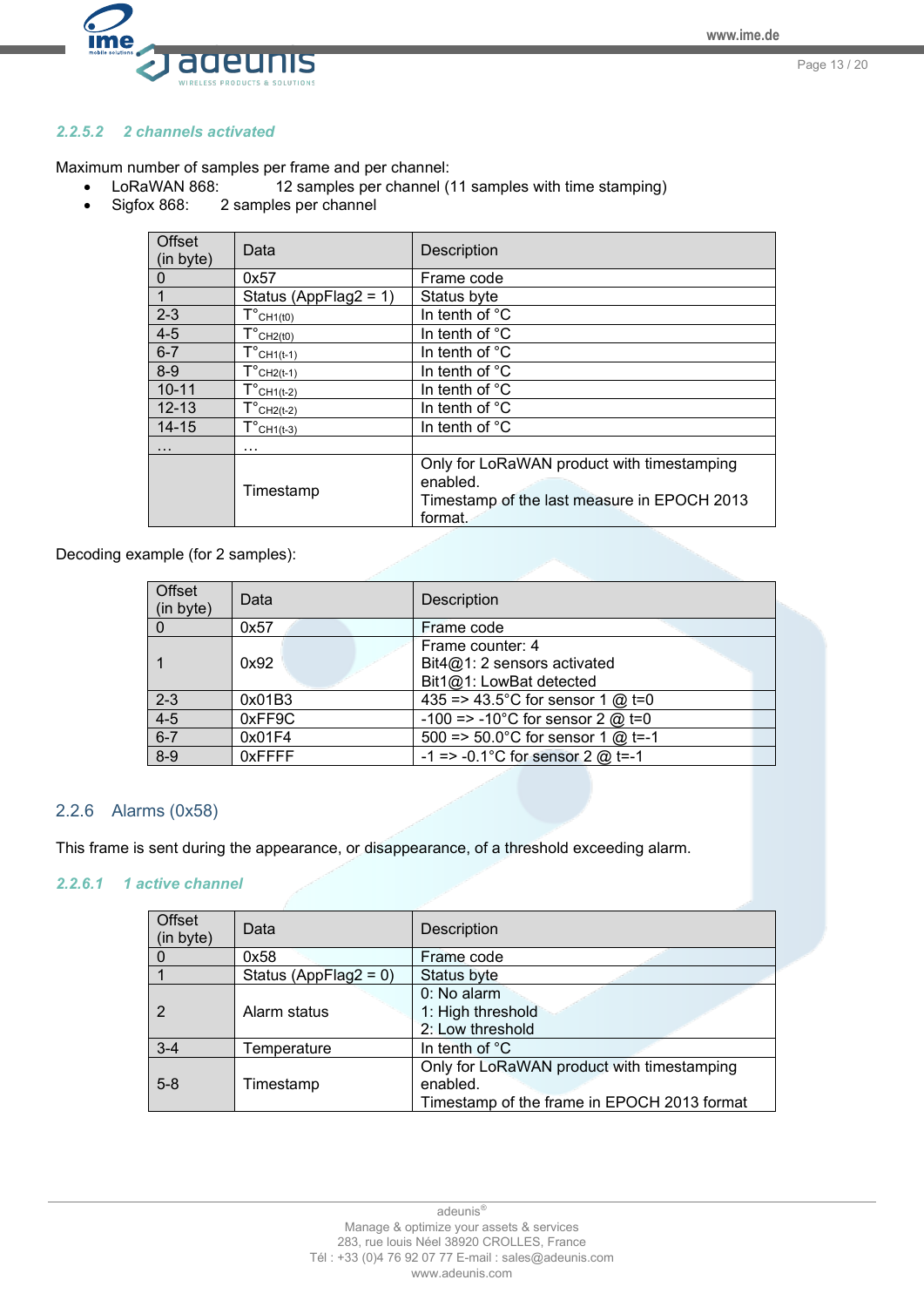

Page 14 / 20

Decoding example:

| Offset  | Data   | <b>Description</b>                                                            |
|---------|--------|-------------------------------------------------------------------------------|
|         | 0x58   | Frame code                                                                    |
|         | 0x80   | Frame counter: 4<br>Bit4@0: 1 sensor activated<br>Bit1@0: LowBat not detected |
|         | 0x01   | 1: temperature is higher than the configured<br>threshold                     |
| $3 - 4$ | 0x0032 | $50 = 5.0^{\circ}C$                                                           |

#### *2.2.6.2 2 active channels*

| <b>Offset</b> | Data                         | <b>Description</b>                          |
|---------------|------------------------------|---------------------------------------------|
| O             | 0x58                         | Frame code                                  |
|               | Status (AppFlag2 = $1$ )     | Status byte                                 |
|               |                              | 0: No alarm                                 |
| 2             | CH <sub>1</sub> Alarm status | 1: High threshold                           |
|               |                              | 2: Low threshold                            |
| $3 - 4$       | <b>CH1</b> Temperature       | In tenth of °C                              |
|               |                              | $0: No$ alarm                               |
| 5             | CH <sub>2</sub> Alarm status | 1: High threshold                           |
|               |                              | 2: Low threshold                            |
| $6 - 7$       | <b>CH2 Temperature</b>       | In tenth of $^{\circ}$ C                    |
|               |                              | Only for LoRaWAN product with timestamping  |
| $8 - 11$      | Timestamp                    | enabled.                                    |
|               |                              | Timestamp of the frame in EPOCH 2013 format |

Decoding example:

| <b>Offset</b> | Data       | Description                                                                      |
|---------------|------------|----------------------------------------------------------------------------------|
|               | 0x58       | Frame code                                                                       |
|               | 0x90       | Frame counter: 4<br>Bit $4@1:2$ sensors activated<br>Bit1@0: LowBat not detected |
|               | 0x01       | 1: temperature is higher than the configured<br>threshold                        |
| $3 - 4$       | 0x0032     | $50 = 5.0^{\circ}C$                                                              |
| 5             | 0x00       | 0: no alarm                                                                      |
| $6 - 7$       | 0x0032     | $50 = 5.0^{\circ}C$                                                              |
| $8 - 11$      | 0x14ABA3E9 | Timestamp: 2023-12-28 19:22:17                                                   |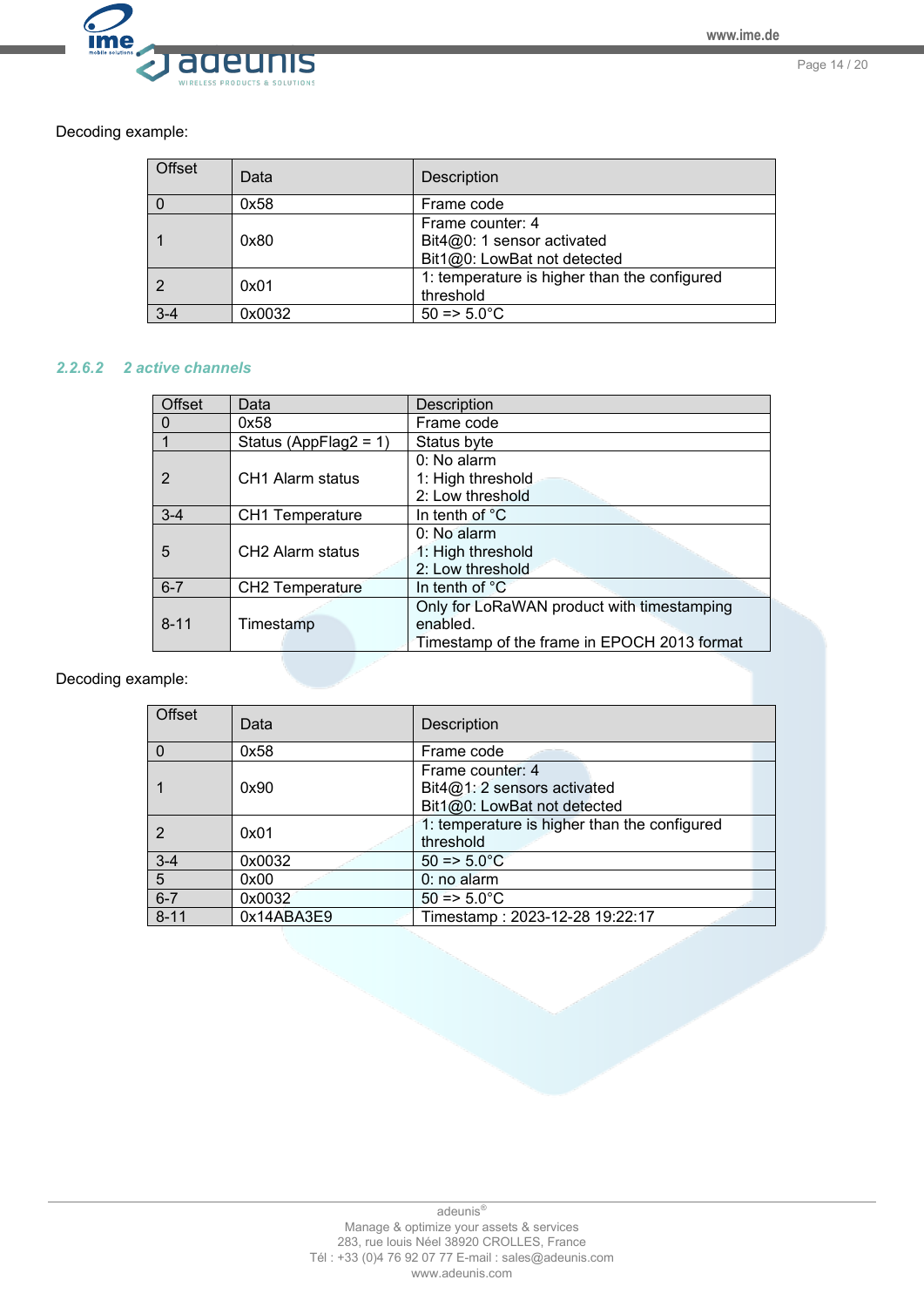

## <span id="page-14-0"></span>2.2.7 Acknowledgement (0x2F)

| <b>Offset</b><br>(in byte) | Data               | Description                                                                                                                                                             |
|----------------------------|--------------------|-------------------------------------------------------------------------------------------------------------------------------------------------------------------------|
| $\mathbf{0}$               | 0x2F               | Frame code                                                                                                                                                              |
|                            | <b>Status</b>      | Status byte                                                                                                                                                             |
| $\mathfrak{p}$             | Downlink Framecode | Indicate which downlink has generated this uplink                                                                                                                       |
| 3                          | Request status     | 0x00: N/A<br>$0x01$ : success<br>0x02: error - generic<br>$0x03$ : error - wrong state<br>0x04: error - invalid request<br>$\overline{a}$<br>Other: reserved for future |

This uplink is sent when a downlink 0x48 (reboot) or 0x49 (set time) is received.

#### Decoding example:

| Offset<br>(in byte) | Data | <b>Description</b>                           |
|---------------------|------|----------------------------------------------|
|                     |      | 0x2F   Frame code                            |
|                     | 0x20 | Frame counter: 1<br>Bit1@0: no LowBat        |
| റ                   | 0x49 | This ACK concerns last received 0x49 request |
| $\mathbf{z}$        | 0x01 | <b>SUCCESS</b>                               |

## <span id="page-14-1"></span>2.2.8 Response to Get register request (0x31)

Following reception of a downlink frame with the code 0x40, the frame 0x31 is transmitted. It contains all the values of the registers requested in the downlink frame 0x40.

| Offset<br>(in byte) | Data          | Description                                    |
|---------------------|---------------|------------------------------------------------|
|                     | 0x31          | Frame code                                     |
|                     | <b>Status</b> | Status byte                                    |
| $2 - 3$             | Value 1 I     | If value 1 is a 2-byte register                |
| $\overline{4}$      |               | Value $2 \mid$ If value 2 is a 1-byte register |
| $5 - 8$             |               | Value $3 \mid$ If value 3 is a 4-byte register |
| $\cdots$            |               |                                                |

If an error is detected in the request, the returned 0x31 frame will be empty. Note: the size of the data registers is variable depending on the register number. Refer to the list of registers to

determine the size of each one and to deduce the total size of the data returned by the 0x31 frame.

Decoding example:

| Offset<br>(in byte) | Data       | Description                                                                       |  |
|---------------------|------------|-----------------------------------------------------------------------------------|--|
|                     | 0x31       | Frame code                                                                        |  |
|                     | 0x80       | Frame counter: 4<br>Bit $4@0$ : 1 sensor activated<br>Bit1@0: LowBat not detected |  |
| $2 - 3$             | 0x1234     | 4660 (considering that value 1 is a 2-byte register)                              |  |
|                     | 0xFF       | 255 (considering that value 2 is a 1-byte register)                               |  |
| $5-8$               | 0x00000000 | 0 (considering that value 3 is a 4-byte register)                                 |  |
| $\cdots$            |            |                                                                                   |  |

adeunis®

Manage & optimize your assets & services 283, rue louis Néel 38920 CROLLES, France Tél : +33 (0)4 76 92 07 77 E-mail : sales@adeunis.com www.adeunis.com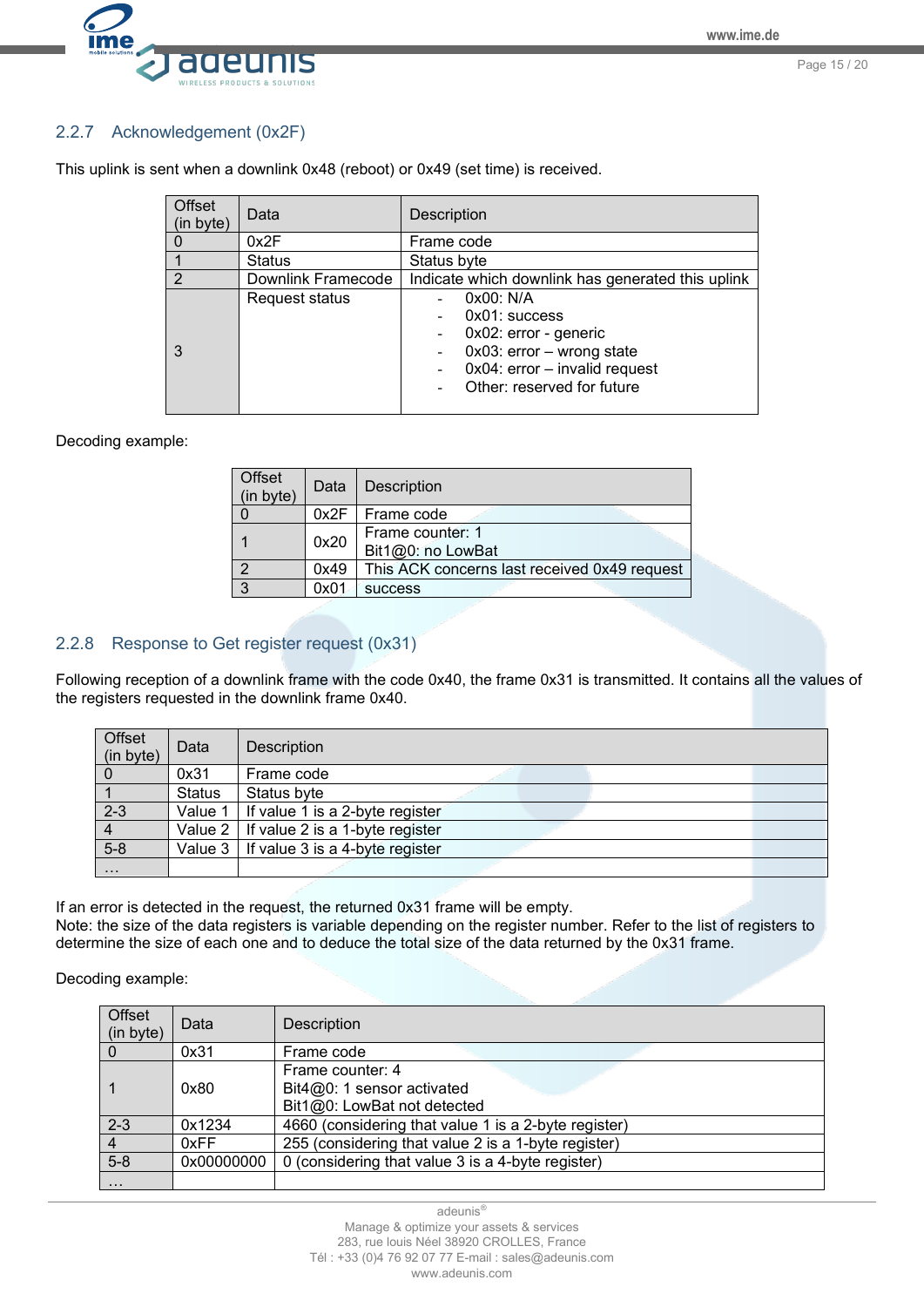Page 16 / 20



#### <span id="page-15-0"></span>2.2.9 Response to Set register request (0x33)

Following reception of a downlink frame with the code 0x41, the frame 0x33 is transmitted. It shows whether the downlink frame (0x41) has been received and gives information on the support status of the latter.

| Offset<br>(in byte) | Data           | <b>Description</b>                                                                                                                                                                                                                                                                                                                                                                                      |  |
|---------------------|----------------|---------------------------------------------------------------------------------------------------------------------------------------------------------------------------------------------------------------------------------------------------------------------------------------------------------------------------------------------------------------------------------------------------------|--|
|                     | 0x33           | Frame code                                                                                                                                                                                                                                                                                                                                                                                              |  |
|                     | <b>Status</b>  |                                                                                                                                                                                                                                                                                                                                                                                                         |  |
|                     | Request status | 0x00: N/A<br>$0x01$ : success<br>$\overline{\phantom{a}}$<br>0x02: success - no update (value to set is the current register value)<br>$\blacksquare$<br>$0x03$ : error - coherency<br>$\blacksquare$<br>0x04: error - invalid register<br>$\blacksquare$<br>$0x05$ : error – invalid value<br>$0x06$ : error – truncated value<br>$0x07$ : error – access not allowed<br>$0x08$ : error – other reason |  |
| $3 - 4$             | Register Id    | Indicates to the user the register that caused the error (only if "Request Status" is<br>different from 0x01).                                                                                                                                                                                                                                                                                          |  |

CAUTION: if the request 0x41 concerns several registers, the device will stop the analysis of the Downlink request at the first error and will send the Status frame with the reason and the identifier of the register concerned.

In the event of an error, if a partial reconfiguration has taken place before the error was detected, the device restarts and returns to its last valid configuration. As a result, you will have to configure the device again with the new data.

#### Decoding example:

| Offset<br>(in byte) | Data   | Description                                                                       |  |
|---------------------|--------|-----------------------------------------------------------------------------------|--|
|                     | 0x33   | Frame code                                                                        |  |
|                     | 0x80   | Frame counter: 4<br>Bit $4@0$ : 1 sensor activated<br>Bit1@0: LowBat not detected |  |
|                     | 0x04   | invalid register                                                                  |  |
| $3 - 4$             | 0x0140 | 320: register S320 does not exist (should be S3XX)                                |  |
|                     |        |                                                                                   |  |

#### <span id="page-15-1"></span>2.2.10 Alert message (0x36)

Available only in LoRaWAN CLASS C, this frame 0x36 indicates that UPLINK/DOWNLINK activity is forbidden due to external power supply disconnected.

| Offset<br>(in byte) | Data          | Description                                                              |
|---------------------|---------------|--------------------------------------------------------------------------|
|                     | 0x36          | Frame code                                                               |
|                     | <b>Status</b> | Status byte                                                              |
| - 27                | Alert code    | 0x00: Normal state (alert finished)<br>0x01: UPLINK / DOWNLINK forbidden |

Decoding example:

| Offset<br>(in byte) | Data | Description                                                                   |  |
|---------------------|------|-------------------------------------------------------------------------------|--|
|                     | 0x36 | Frame code                                                                    |  |
|                     | 0x80 | Frame counter: 4<br>Bit4@0: 1 sensor activated<br>Bit1@0: LowBat not detected |  |
| റ                   | 0x01 | 1: alert active (power supply disconnected)                                   |  |

adeunis® Manage & optimize your assets & services 283, rue louis Néel 38920 CROLLES, France Tél : +33 (0)4 76 92 07 77 E-mail : sales@adeunis.com www.adeunis.com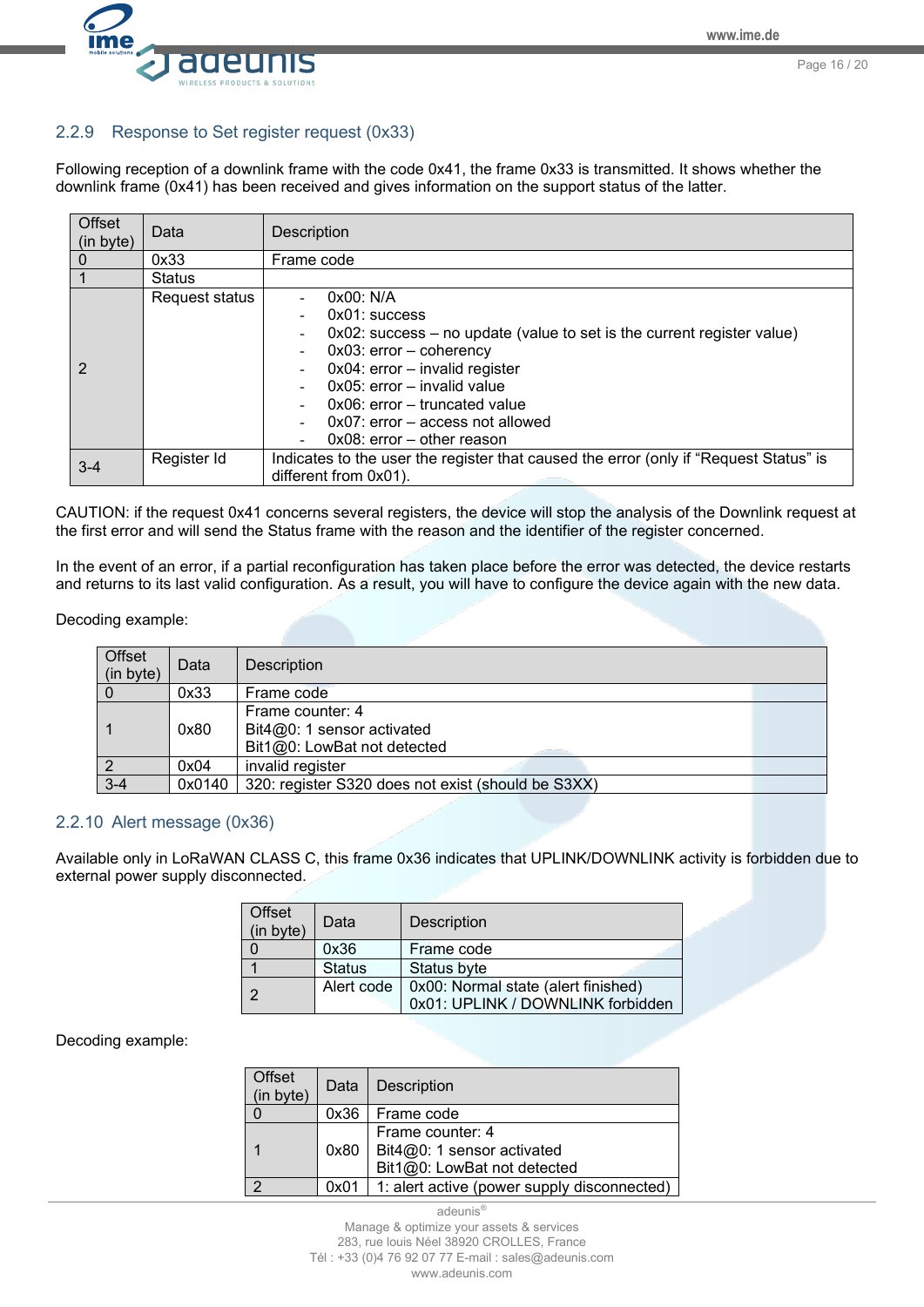

# <span id="page-16-0"></span>2.2.11 Transmit conditions

| Frame<br>code | <b>Description</b>     | Sending conditions                                                                                                       |
|---------------|------------------------|--------------------------------------------------------------------------------------------------------------------------|
| 0x10          | Status (configuration) | Product start up<br>Exit configuration mode (AT command)<br>$\bullet$<br>Reception of frame 0x01 (get product<br>config) |
| 0x20          | Network configuration  | Product start up<br>Exit configuration mode (AT command)<br>Reception of frame 0x02 (get network<br>$\bullet$<br>config) |
| 0x30          | Keep alive             | Periodically if no periodical data is defined<br>Reception of frame 0x05 (get value)                                     |
| 0x57          | Periodic data          | Periodically                                                                                                             |
| 0x58          | Alarm                  | Threshold crossing<br>$\bullet$                                                                                          |
| 0x33          | Response to 0x41       | Reception of frame 0x41 (change<br>$\bullet$<br>configuration)                                                           |
| 0x36          | Class C status         | Power failure that stop UL/DL in class C<br>Return to normal                                                             |

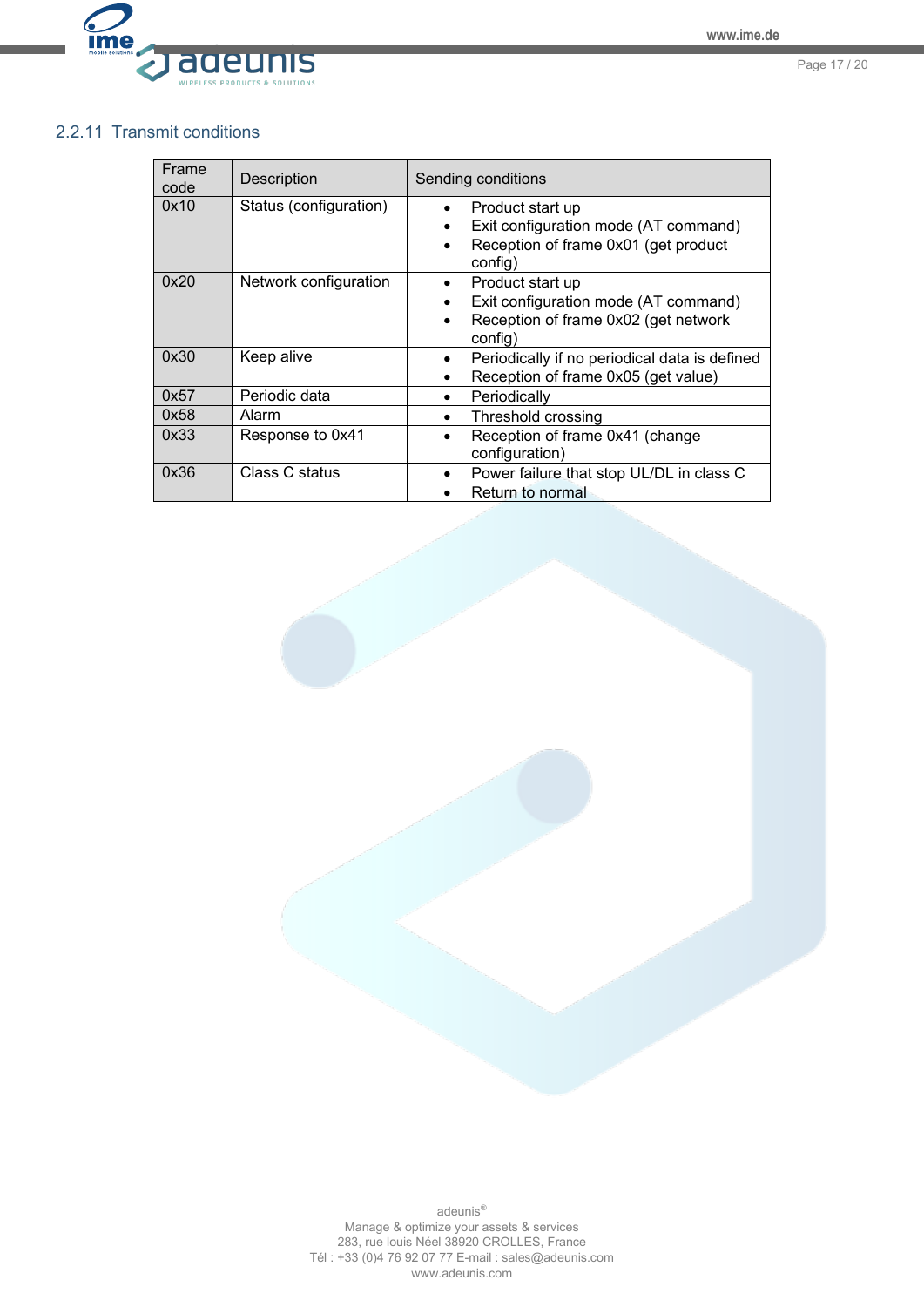

# <span id="page-17-0"></span>2.3 Downlink Frame format

#### <span id="page-17-1"></span>2.3.1 Get applicative configuration (0x01)

| <b>Offset</b><br>(in byte) | Data | <b>Description</b> |
|----------------------------|------|--------------------|
|                            | 0x01 | Frame code         |

When the device receives the downlink, it will generate a product configuration frame (0x10).

#### <span id="page-17-2"></span>2.3.2 Get network configuration (0x02)

| <b>Offset</b><br>(in byte) | Data | <b>Description</b> |
|----------------------------|------|--------------------|
|                            | 0x02 | Frame code         |

When the device receives the downlink, it will generate a network configuration frame (0x20).

#### <span id="page-17-3"></span>2.3.3 Get value (0x05)

| <b>Offset</b><br>(in<br>byte) | Data | Description |
|-------------------------------|------|-------------|
|                               | 0x05 | Frame code  |

When the device receives the downlink, it will generate a KEEP ALIVE frame (0x30) with instant measured temperatures.

#### <span id="page-17-4"></span>2.3.4 Get registers (0x40)

This frame (0x40) allows you to inform the device through the network that it must send the values of specific S3XX registers in an uplink frame (0x31).

| Offset<br>(in byte) | Data    | <b>Description</b>                                                                      |  |
|---------------------|---------|-----------------------------------------------------------------------------------------|--|
|                     | 0x40    | Frame code                                                                              |  |
|                     | CONFID1 | Index of the register to be sent. The corresponding register is<br>300 + CONFIDX value. |  |
|                     | CONFID2 |                                                                                         |  |
|                     | CONFID3 |                                                                                         |  |

IMPORTANT: the user can specify several CONF IDs in the downlink frame but it is up to the user's responsibility to verify that according to the protocol, the size of the data available in a downlink will be large enough to contain all the desired data. Otherwise, the application will send only the first values.

In Sigfox mode: backend may request to send 8 bytes in a downlink. All unused bytes should set to 0xFF to ask the product to stop the downlink frame parsing.

#### Coding example:

| Offset<br>(in byte) | Data           | Description                 |
|---------------------|----------------|-----------------------------|
| $\Omega$            | 0x40           | Frame code                  |
|                     | 0x00           | Get register S300           |
| $\overline{2}$      | 0x14           | Get register S320           |
| $\overline{3}$      | 0x20           | Get register S332           |
| 4-7                 | $0x$ FFFFFFFFF | In SFX : ignored by product |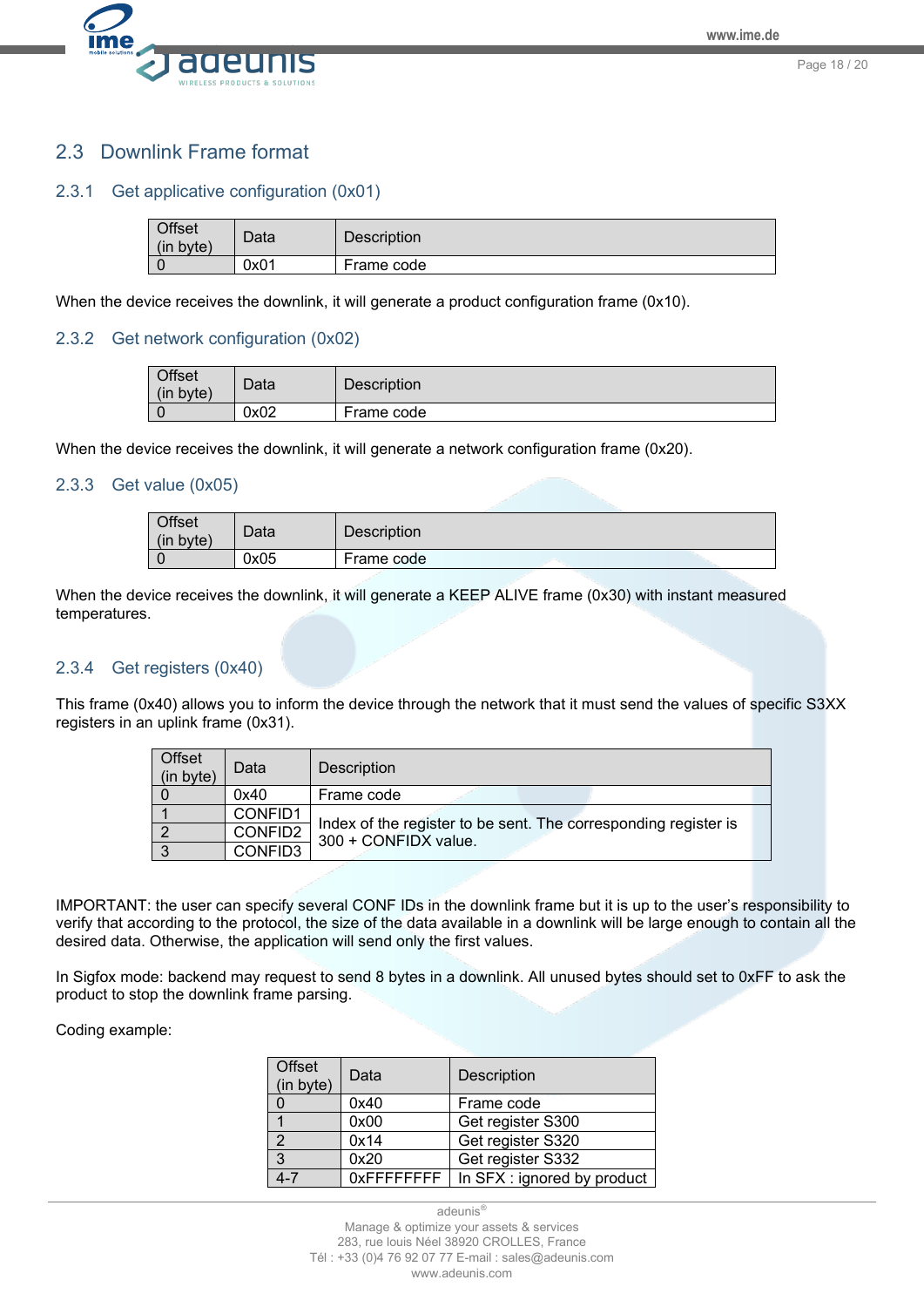Page 19 / 20



## <span id="page-18-0"></span>2.3.5 Set registers (0x41)

| Offset<br>(in byte) | Data                                                                                             | Description                                                                           |
|---------------------|--------------------------------------------------------------------------------------------------|---------------------------------------------------------------------------------------|
| $\Omega$            | 0x41                                                                                             | Frame code                                                                            |
|                     | CONFID1                                                                                          | Index of the register to be changed.<br>The corresponding register is "300 + CONFID1" |
| 2                   | Value of<br>CONF ID 1                                                                            | Value to set<br>In this example, its value is contained in 1 byte                     |
| 3                   | Index of the register to be changed.<br>CONFID2<br>The corresponding register is "300 + CONFID2" |                                                                                       |
| $4 - 5$             | Value to set<br>Value of<br>CONF ID 2<br>In this example, its value is contained in 2 bytes      |                                                                                       |
| $\cdots$            |                                                                                                  |                                                                                       |

This frame (0x41) allows you to change the value of requested S3XX registers.

Following the sending of the downlink 0x41, the associated uplink 0x33 is immediately returned. If the update of the register(s) went well, the device will perform a backup and begin its restart procedure automatically. In addition, the Config bit of the status byte will be set to 1 in the next scheduled uplink frame (periodic or alarm or keep alive frame) if everything went well.

Coding example:

| Offset<br>(in byte) | Data   | Description                                             |
|---------------------|--------|---------------------------------------------------------|
|                     | 0x41   | Frame code                                              |
|                     | 0x14   | Register to modify is S320                              |
| $2 - 3$             | 0x00AA | Value to set in S320 is 170 (S320 is a 2-byte register) |
|                     | 0x1E   | Register to modify is S330                              |
| $\overline{5}$      | 0x02   | Value to set in S330 is 2(S330 is a 1-byte register)    |
| $\cdots$            |        |                                                         |

### <span id="page-18-1"></span>2.3.6 Reboot (0x48)

This frame (0x48) allows you to reboot the device.

| Offset<br>(in byte) | Data  | <b>Description</b>                               |
|---------------------|-------|--------------------------------------------------|
|                     | 0x48  | Frame code                                       |
| $1 - 2$             | delay | Delay before reboot in minutes (from 1 to 65535) |

Following the sending of the downlink 0x48, an uplink ACK (0x2F) is sent. After the specified delay, the device will then begin its restart procedure.

Coding example:

| Offset<br>(in byte) | Data   | <b>Description</b>                               |  |
|---------------------|--------|--------------------------------------------------|--|
|                     | 0x48   | Frame code                                       |  |
| $1 - 2$             | 0x05A0 | Reboot of the product in 24 hours (1440 minutes) |  |